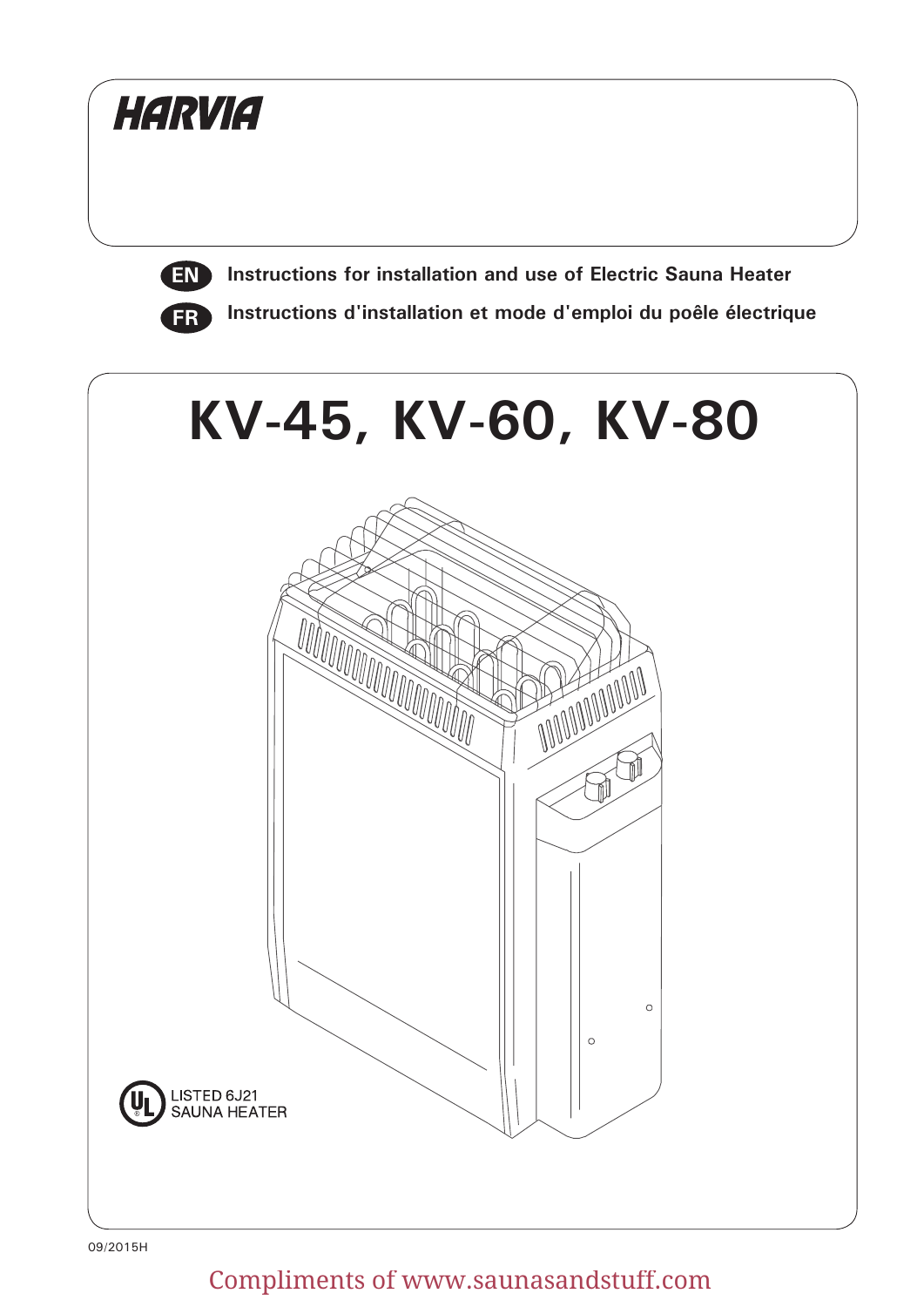**Purpose of the electric heater:**

**The KV heater is designed for the heating of family saunas to bathing temperature. It is forbidden to use the heater for any other purposes.**

**The guarantee period of a KV electric heater in family use is one year and, in communal use, 3 months.**

**Please read the user's instructions carefully before using the heater.**

**NOTE! These instructions for installation and use are intended for the owner or the person in charge of the sauna, as well as for the electrician in charge of the electrical installation of the heater.**

**After completing the installation, the person in charge of the installation should give these instructions to the owner of the sauna or to the person in charge of its operation.**

**Congratulations on your choice!**

**Utilisation du poêle:** 

**TABLE DES MATIÉRES**

**Le poêle KV est destiné au chauffage des saunas familiaux à la température nécessaire pour les séances de vapeur. Toute autre utilisation est interdite.** 

**La période de garantie du poêle électrique KV est d'un an pour un usage familial et de trois mois pour les collectivités.** 

**Prière de lire attentivement le mode d'emploi avant la mise en service de l'appareil.** 

**IMPORTANT ! Ces instructions d'installation et d'utilisation sont destinées au propriétaire du sauna ou à la personne répondant de l'entretien ainsi qu'à l'électricien chargé de l'installation du poêle.** 

**Après l'installation, remettre ce manuel d'instructions au propriétaire du sauna ou à la personne répondant de l'entretien.** 

**Nous vous félicitons pour votre choix judicieux !** 

#### **CONTENTS**

|                                                         | 1.1. Mise en place des pierres du poêle. 3                  |
|---------------------------------------------------------|-------------------------------------------------------------|
|                                                         |                                                             |
|                                                         | 1.3. Dispositifs de commande du poêle  4                    |
|                                                         |                                                             |
|                                                         |                                                             |
|                                                         |                                                             |
| 1.4. Throwing Water on Heated Stones  6                 | 1.4. Production de vapeur par projection d'eau sur les      |
|                                                         |                                                             |
| 1.4.2. Temperature and Humidity of the Sauna Room 6     |                                                             |
|                                                         | 1.4.2. Température et hygrométrie du sauna  6               |
|                                                         |                                                             |
|                                                         |                                                             |
|                                                         |                                                             |
|                                                         |                                                             |
|                                                         |                                                             |
|                                                         |                                                             |
| 2.1. Insulation and Wall Materials of the Sauna Room  9 | 2.1. Isolation du sauna et matériaux muraux 9               |
| 2.1.1. Room construction – general information 9        | 2.1.1. Structure du sauna - informations d'ordre général  9 |
|                                                         |                                                             |
|                                                         |                                                             |
| 2.4. Ventilation of the Sauna Room 11                   |                                                             |
| 2.5. Hygienic Conditions of the Sauna Room  11          |                                                             |
|                                                         |                                                             |
| 3. INSTRUCTIONS FOR THE INSTALLATION  12                |                                                             |
|                                                         |                                                             |
| 3.2. Fastening the Heater on a Wall  12                 |                                                             |
| 3.3. Installation capillary tubing and bulb  13         | 3.3. Installation du tube capillaire et du bulbe            |
|                                                         |                                                             |
|                                                         |                                                             |
| 3.6. Electric heater insulation resistance  14          |                                                             |
|                                                         | 3.6. Résistance d'isolation du poêle électrique  14         |
|                                                         |                                                             |
| 3.9. Caution! Electrician or service person! 16         |                                                             |
|                                                         | 3.9. Attention ! Électricien ou technicien chargé de        |
|                                                         |                                                             |
|                                                         |                                                             |
|                                                         |                                                             |
|                                                         |                                                             |
|                                                         |                                                             |
|                                                         |                                                             |
|                                                         |                                                             |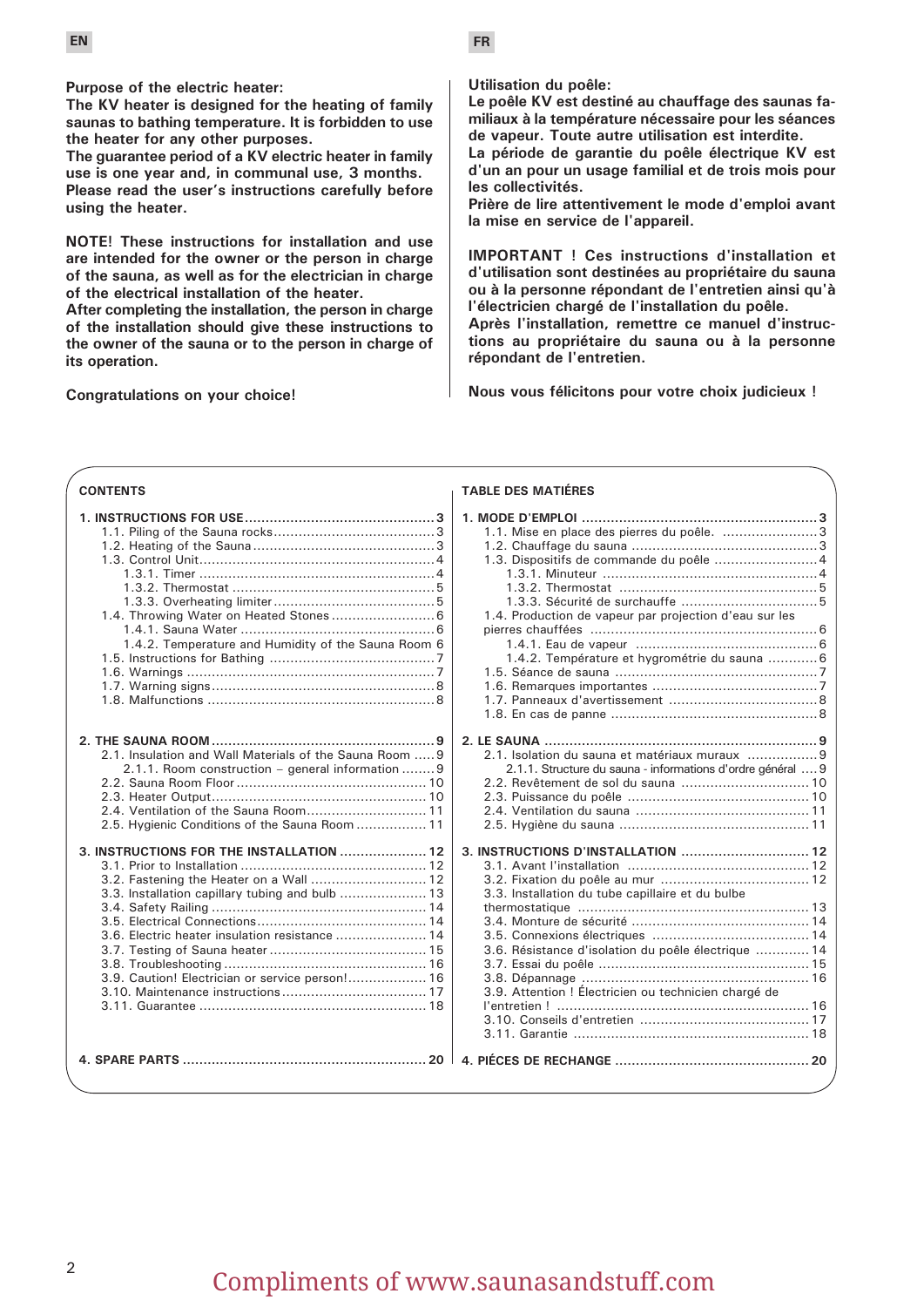#### **1. INSTRUCTIONS FOR USE**

**This heater shall not be operated unless the rock compartment in the top of the heater is filled with the rocks, and the guard is in place.**

#### **1.1. Piling of the Sauna rocks**

The sauna rocks for an electric heater should be 1  $9/16" - 3$   $1/8"$   $(4-8$  cm) in diameter. The heater rocks should be solid blocks of rock specially intended for use in the heater. **Neither light, porous ceramic "rocks" of the same size nor soft potstones should be used in the heater, because they may cause the resistance temperature to rise too high as a result of which the resistance may be broken.**

Rock dust should be washed off before piling the rocks. **The rocks should be piled into the rock compartment over the grating, between the heating elements (resistances) so that the rocks support each other. The weight of the rocks should not lie on the heating elements.**

The rocks should not be piled too tightly, so that air can flow through the heater. See figure 1. The rocks should be fitted loosely, and not wedged between the heating elements. Very small rocks should not be put into the heater at all.

The rocks should completely cover the heating elements. However, they should not form a high pile on the elements.

The rocks disintegrate with use. Therefore, they should be rearranged at least once a year or even more often if the sauna is in frequent use. At the same time, any pieces of rocks should be removed from the bottom of the heater, and disintegrated rocks should be replaced with new ones.

The guarantee does not cover any faults caused by the use of rocks not recommended by the plant. Neither does the guarantee cover any faults caused by disintegrated or too small rocks blocking the heater ventilation.

**No such objects or devices should be placed inside the heater rock space or near the heater that could change the amount or direction of the air flowing through the heater, thus causing the resistance temperature to rise too high, which may set the wall surfaces on fire!**

#### **1.2. Heating of the Sauna**

When the heater is switched on for the first time, both the heater and the stones emit smell. To remove the smell, the sauna room needs to be efficiently ventilated. The purpose of the heater is to raise the tempe-

rature of the sauna room and the sauna rocks to the required bathing temperature. If the heater output is suitable for the sauna room, it will take about an hour for a properly insulated sauna to reach that temperature. See item 2.1., "Insulation and wall materials of the Sauna Room". A suitable temperature for the sauna room is about  $+150^{\circ}$ F  $- +175^{\circ}F (+65^{\circ}C - +80^{\circ}C).$ 

The sauna rocks normally reach the required bathing temperature at the same time as the sauna



*Figure 1. Piling of the sauna rocks Figure 1. Mise en place des pierres du poêle.* 

#### **1. MODE D'EMPLOI**

Ce poêle ne doit être mis en fonctionnement qu'une fois le compartiment à pierres rempli et la monture de sécurité installée.

#### **1.1. Mise en place des pierres du poêle.**

Les pierres convenant au poêle électrique sont des pierres de diamètre compris entre 4 et 8 cm. Dans les poêles à sauna il faut utiliser uniquement des pierres prévues à cet effet, taillées dans la masse. Ne pas utiliser de pierres en céramique de calibre identique, légères et poreuses. Elles risquent de provoquer une surchauffe et la cassure des éléments chauffants. Il en est de même des pierres ollaires.

Laver les pierres avant leur installation. Placer les pierres dans le compartiment à pierres, sur la grille, entre les éléments chauffants (résistances), empilées en appui les unes sur les autres. Le poids des pierres ne doit pas reposer sur les éléments chauffants.

Les pierres ne doivent pas être entassées trop densément afin de ne pas empêcher la circulation d'air à travers le poêle. Se reporter à la figure 1. Ne pas non plus trop les coincer entre les éléments chauffants, l'installation des pierres doit être aérée. Ne jamais utiliser de pierres de trop petite taille.

Les pierres doivent recouvrir entièrement les éléments chauffants. Ne pas cependant construire de haut tas de pierres sur ceux-ci.

À l'usage, les pierres s'effritent. Il faut donc les réinstaller au moins une fois par an et plus souvent en cas d'utilisation intensive. Lors de cette opération, enlever les débris de pierres accumulés au fond du poêle et remplacer les pierres cassées.

La garantie ne couvre pas les défauts résultant de l'utilisation de pierres non conformes aux recommandations de l'usine. La garantie ne concerne pas non plus les défauts résultant du fait que des pierres effritées par l'usure ou de trop petit calibre ont bouché la ventilation normale du poêle.

Ne jamais placer dans l'espace réservé aux pierres, ou même à proximité immédiate, des objets ou des appareils qui pourraient modifier la quantité et la direction de l'air circulant à travers le poêle. Ceci pourrait provoquer une surchauffe des éléments chauffants et entraîner un risque d'incendie sur les parois du sauna !

#### **1.2. Chauffage du sauna**

Pour éliminer les odeurs dégagées par le poêle et les pierres lors de la première utilisation, veiller à une bonne ventilation du sauna.

Le but du poêle est de chauffer le sauna et les

pierres à la température nécessaire pour les séances de sauna. Un sauna bien isolé, équipé d'un poêle suffisamment puissant, chauffe en une heure environ. Se reporter au paragraphe 2.1 : « Isolation du sauna et matériaux muraux ». La température convenant aux séances de sauna se situe entre  $+65$  °C et  $+80$  °C.

Les pierres du poêle chauffent à bonne température en général en même temps que le sauna. Un poêle trop puissant peut chauffer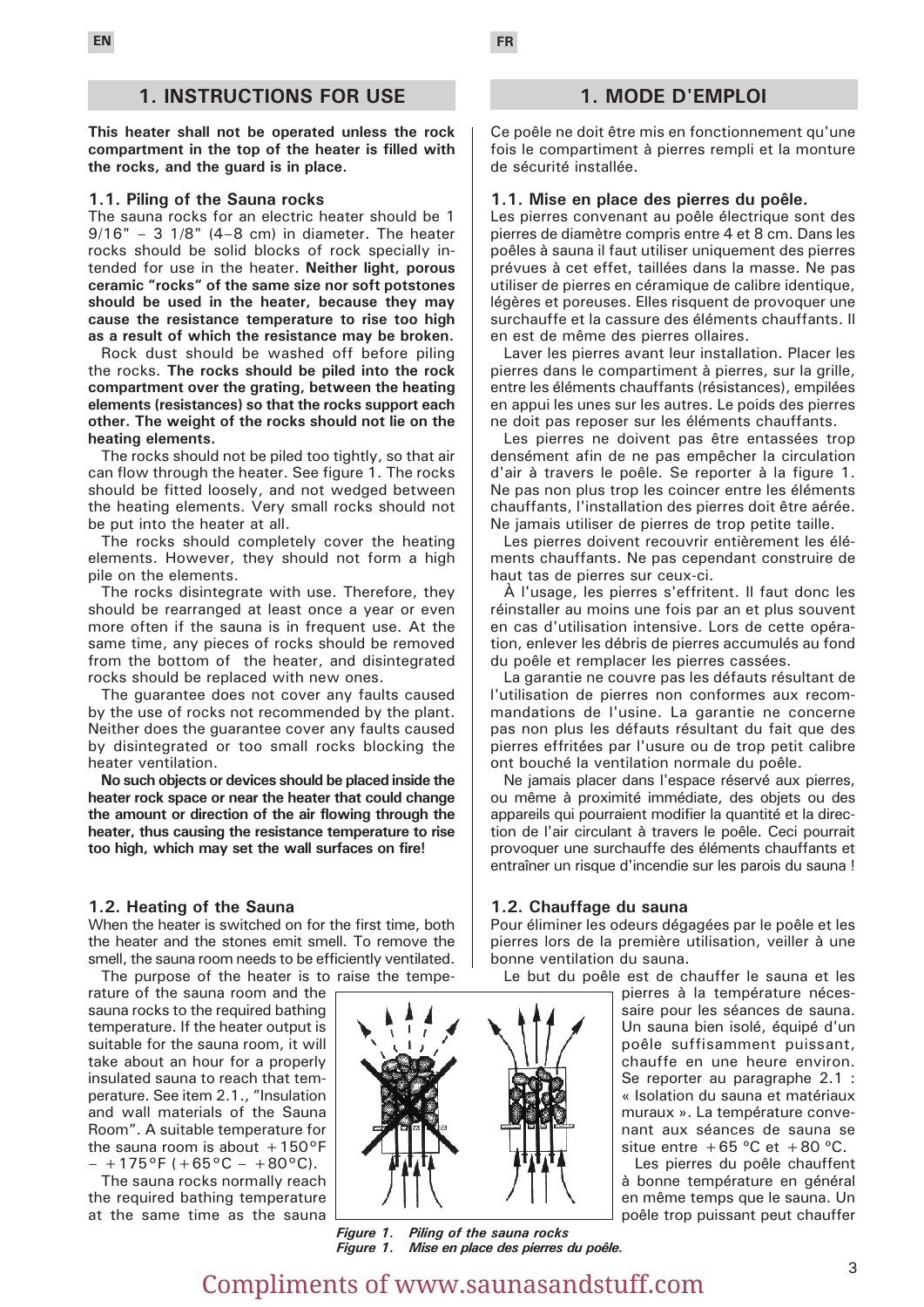room. If the heater capacity is too big, the air in the sauna will heat very quickly, whereas the temperature of the rocks may remain insufficient; consequently, the water thrown on the rocks will run through. On the other hand, if the heater capacity is too low for the sauna room, the room will heat slowly and, by throwing water on the rocks, the bather may try to raise the temperature of the sauna. However, the water will only cool down the rocks quickly, and after a while the sauna will not be warm enough and the heater will not be able to provide enough heat.

In order to make bathing enjoyable, the heater capacity should be carefully chosen to suit the size of the sauna room. See item 2.3. "Heater Output".

#### **1.3. Control Unit**

#### **1.3.1. Timer**

The heater is switched on by using the timer switch. The indicator lights will come on. The timer has two scales: the first one (with larger figures) is the "instantly on" section; that is, the heater is on for a selected period of time (0–1 hours). The other section is the so called "pre-set section" (1–8 hours), which is used to start the heater after a certain time. The heater starts when the timer has turned the switch back to the "instantly on" section, that is, at number one(1). After this, the heater will be on for about 1 hour, unless the switch is turned to zero before that. At zero (0), the supply to the elements is cut off and the heater is switched off. See fig 2.

If you wish to use the full 60 min. cycle, turn the timer knob past the first 1 to number 2 or 3 on the dial. Then turn backward to the large 1 until a click is heard. Leave knob at that setting, and Sauna will operate for 1 hour before shutting off automatically.

**Example 1.** You want to go jogging and have a sauna bath after that. The estimated duration of your run is 5 hours. Turn the timer clockwise over the scale 0–1 to the pre-set section (scale 1–8) at number 4.

The timer will start, and after four hours, the heater will come on. Because it takes about one hour for the sauna to be heated, it will be warm and ready for bathing after about 5 hours, that is, when you come back from your run.

**Example 2.** If you want to bathe "immediately" and thus do not want to use the pre-set timing, the timer must be set to the desired point in the section 0-1. Then, the heater will be switched immediately on and the sauna will be ready for bathing after about one hour.

Switch the heater off immediately after bathing and check that the sauna stones are dry. Sometimes it may be advisable to leave the heater on for a while to let the wooden parts of the sauna dry properly.

**NOTE! It is absolutely necessary to check that the timer has cut off the supply of the elements after the set time.**

l'air du sauna rapidement sans que les pierres aient atteint la bonne température ; par conséquent, elles laissent couler l'eau jetée sans former de vapeur. Si la puissance du poêle est, au contraire, trop faible par rapport au volume du sauna, la pièce chauffe lentement et les tentatives faites pour élever la température par la vapeur (en jetant de l'eau sur les pierres chaudes) n'aboutissent qu'à refroidir les pierres. La température s'abaisse alors très rapidement, le poêle ne pouvant plus produire suffisamment de chaleur.

Pour bien profiter des séances de sauna, il est important de choisir, suivant les caractéristiques données, un poêle de la puissance qui convient. Se reporter au paragraphe 2.3 : « Puissance du poêle ».

#### **1.3. Dispositifs de commande du poêle**

#### **1.3.1. Minuteur**

La mise en marche du poêle se fait en tournant le minuteur. Les voyants s'éclairent, indiquant ainsi le fonctionnement du poêle. La graduation du minuteur comporte deux zones : la première (numéros plus gros) correspond à la zone de fonctionnement immédiat, c'est-à-dire que le sauna se met immédiatement en marche pendant la durée sélectionnée (0 - 1 heure) ; la deuxième, dite zone de présélection (entre 1 et 8 heures), permet de déclencher le fonctionnement du poêle après un délai sélectionné. Le chauffage commence quand le minuteur atteint la zone de fonctionnement immédiat, c'est-à-dire le numéro 1. Après cela, le poêle est en fonctionnement pendant environ 1 heure à condition que le minuteur ne soit pas ramené auparavant au point 0 et que l'alimentation ne soit pas interrompue. Se reporter à la fig. 2.

Pour utiliser le cycle complet de 60 minutes, tourner le bouton du minuteur jusqu'à ce qu'il atteigne le chiffre 2 ou 3 sur le cadran. Revenir ensuite au gros numéro 1 jusqu'à ce qu'un « clic » se fasse entendre. Laisser le bouton sur ce réglage : le sauna fonctionnera pendant une heure avant de s'arrêter automatiquement.

**Exemple 1.** Quelqu'un sort de chez lui (pour faire une randonnée, du ski ou autre) et désire prendre un sauna en rentrant. La durée de la sortie est évaluée à 5 heures. Le sélecteur du minuteur doit être tourné dans le sens des aiguilles d'une montre, dépasser la zone de fonctionnement (0-1) et être positionné sur le 4 de la zone de présélection (1-8).

Le minuteur se met en marche et, quatre heures plus tard, le poêle commence à chauffer. Nécessitant environ une heure pour chauffer, le sauna sera prêt au bout de cinq heures soit juste au moment où la personne rentrera chez elle.

**Exemple 2.** Quelqu'un veut prendre un sauna immédiatement et ne souhaite donc pas utiliser la présélection. Le minuteur est alors tourné sur la position désirée de la zone de fonctionnement (0-1). L'alimentation est ainsi connectée immédiatement et le poêle commence à chauffer. Le sauna est prêt au bout d'une heure environ.

Il est recommandé d'arrêter le poêle dès la fin de la séance de sauna, quand les pierres sont sèches. Il est cependant nécessaire, parfois, de laisser fonctionner le poêle encore un moment pour sécher la structure en bois du sauna.

**IMPORTANT ! Toujours vérifier que le minuteur a**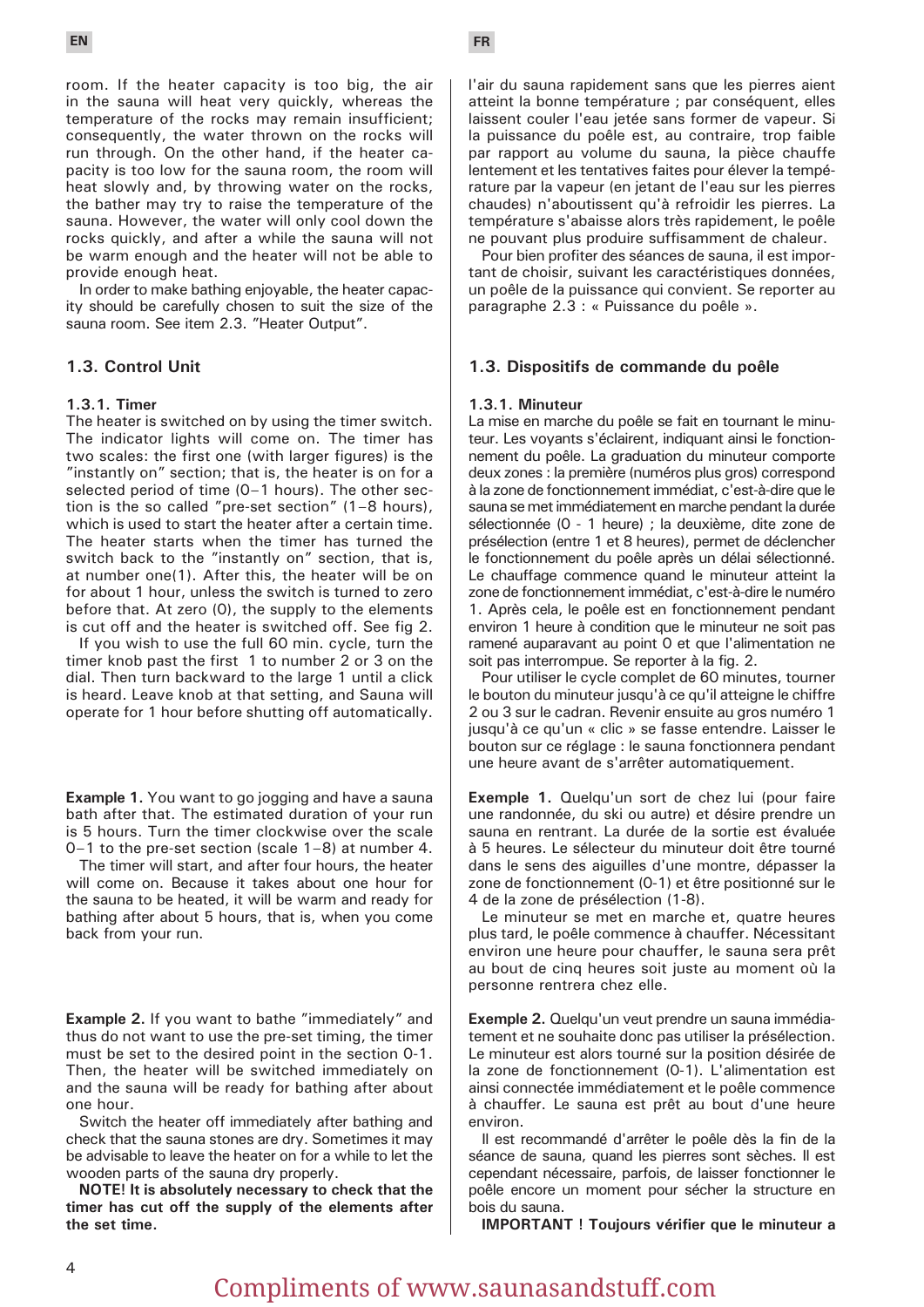**EN FR**



*Figure 2. Control panel* **Dispositifs de commande** 

#### **1.3.2. Thermostat**

The temperature is adjusted by the thermostat to a position between minimum and maximum. The correct position of the thermostat switch is found by experimenting.

Begin experimenting at the maximum position (far right) to find how quickly the sauna room and stones can be heated to the desired temperature. If, during bathing, the temperature seems to be becoming too high, turn it down a little by turning the switch counter-clockwise. It must be noted that even a small difference within the maximum section will change the temperature of the sauna considerably.

#### **1.3.3. Overheating limiter**

Each heater is equipped with a overheating limiter which is a safety device.

If, for some reason, the temperature of the sauna room becomes too high, the overheating limiter will permanently cut off the supply of the resistances. The overheating limiter cannot be reset to the position allowing electricity until the heater has cooled down. The overheating limiter is reset by pressing the reset button, which is located in bottom of heater. See figure 3.

To reset the overheating limiter, locate the reset button and push upward until contactor kicks in. If reset button continues to trip, contact a qualified service person. Do not remove the overheating limiter bulb. See spare parts no. 2.

Prior to pressing the button, the cause of the fault must be found:

- are the stones crumbled and pressed together?
- has the heater been on for a long time while unused?
- has the heater been banged or shaken?



*Figure 3. Place of the reset button Emplacement du bouton de réinitialisation.* 

**bien coupé l'alimentation des éléments chauffants du poêle, le temps sélectionné s'étant écoulé.** 

#### **1.3.2. Thermostat**

Le réglage de température se fait en positionnant le thermostat entre « maximum » et « minimum ». La position adéquate du thermostat doit être cherchée par essais successifs.

Commencer l'essai par la position maximum (en butée à droite) permet de déterminer le temps nécessaire au poêle pour chauffer le sauna et les pierres à la température voulue. Si, lors de la séance de sauna, la température tend à trop monter, le réglage doit être légèrement tourné vers la gauche. Il est à noter qu'un écart même faible dans la plage « maximum » engendre un changement notable de la température.

#### **1.3.3. Sécurité de surchauffe**

Tous les poêles sont équipés d'une sécurité de surchauffe.

Si, pour une raison quelconque, la température du sauna s'élève excessivement, la sécurité de surchauffe du thermostat se déclenche et coupe de façon permanente l'alimentation des éléments chauffants du poêle. La sécurité de surchauffe ne peut être réinitialisée et autoriser de nouveau l'alimentation du thermostat qu'après refroidissement complet du poêle. Un bouton de remise à zéro permet de réinitialiser le dispositif de sécurité de surchauffe. Ce bouton est situé dans le boîtier de connexions. Se reporter à la figure 3.

Pour réinitialiser la sécurité de surchauffe, appuyer fortement sur le bouton vers le haut. S'il s'avère impossible de réinitialiser la sécurité de surchauffe, contacter un technicien qualifié. Ne pas retirer le bulbe thermostatique de la sécurité de surchauffe. (Cf. pièce de rechange numéro 2.)

La raison de la panne doit être éclaircie avant d'effectuer la réinitialisation :

- Les pierres sont effritées et trop densément entassées dans le compartiment à pierres.
- Le poêle est resté longtemps en marche sans être utilisé.
- Le poêle a reçu un choc important.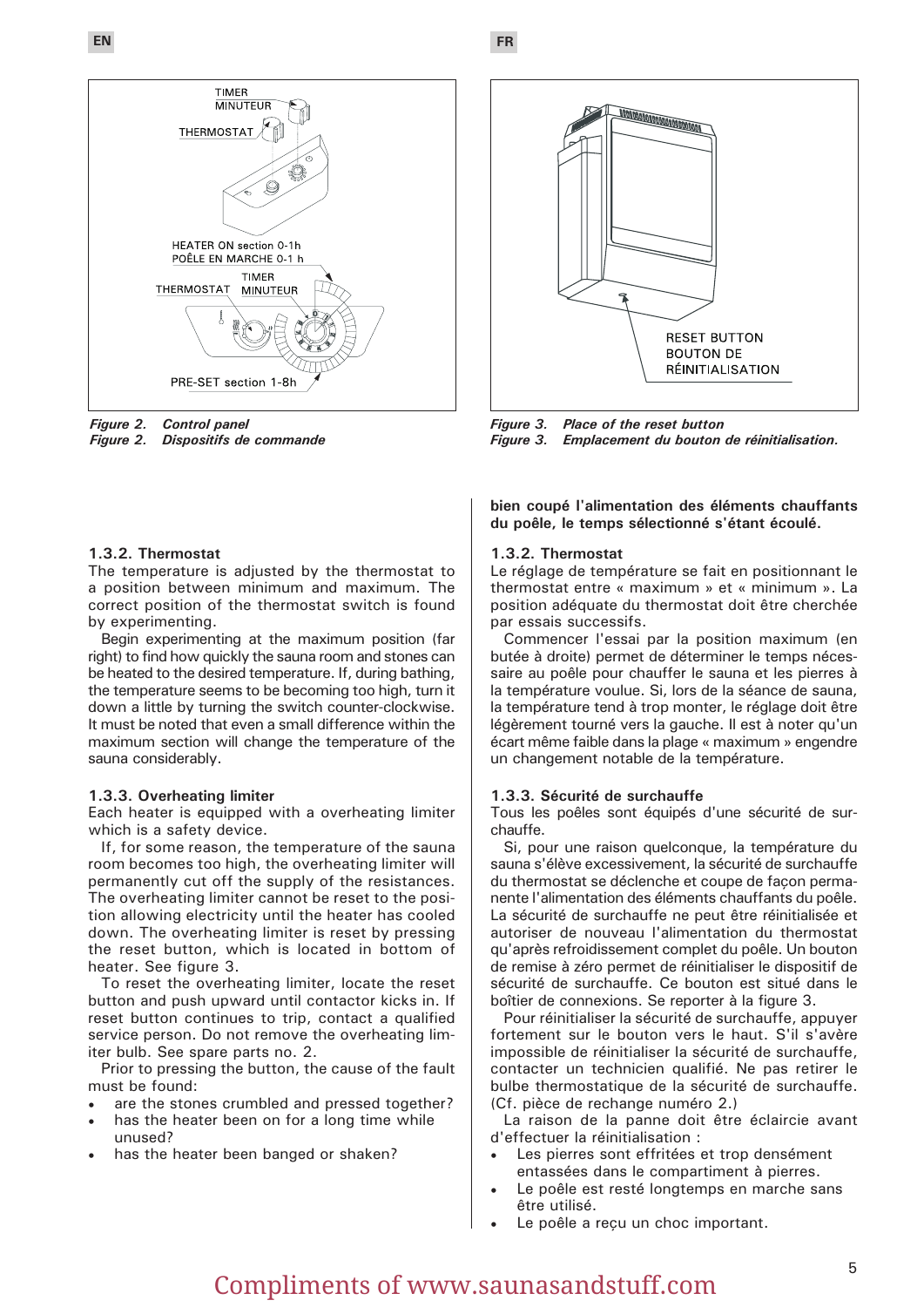#### **1.4. Throwing Water on Heated Stones**

The air in the sauna room becomes dry when warmed up. Therefore, it is necessary to throw water on the heated rocks to reach a suitable level of humidity in the sauna.

The humidity of the air in the sauna room is controlled by the amount of water thrown on the rocks. A correct level of humidity makes the bather's skin sweat and makes breathing easy. By throwing water on the rocks with a small ladle, the bather should feel the effect of air humidity on his skin. Both too high a temperature and air humidity will give an unpleasant feeling.

**Staying in the hot sauna for long periods of time makes the body temperature rise, which may be dangerous.**

**The maximum volume of the ladle is 2 decilitres. The amount of water thrown on the stones at a time should not exceed 2 dl, because if an excessive amount of water is poured on the rocks, only part of it will evaporate and the rest may splash as boiling hot water on the bathers.**

**Never throw water on the rocks when there are people near the heater, because hot steam may burn their skin.**

#### **1.4.1. Sauna Water**

**The water to be thrown on the heated rocks should meet the requirements of clean household water.**  The factors essentially affecting the quality of water include the following:

- humuos content (colour, taste, precipitates); recommended content less than 12 mg/litre.
- iron content (colour, smell, taste, precipitates); recommended content less than 0,2 mg/litre.
- hardness  $-$  the most important substances are manganese (Mn) and calcium (Ca); recommended content of manganese 0,05 mg/litre, calcium less than 100 mg/litre.

Calcareous water leaves a white, sticky layer on the stones and metal surfaces of the heater. Calcification of the stones deteriorates the heating properties.

Ferrous water leaves a rusty layer on the surface of the heater and elements, and causes corrosion.

The use of humous, chlorinated water and seawater is forbidden.

**Only special perfumes designed for sauna water may be used. Follow the instructions given on the package.**

#### **1.4.2. Temperature and Humidity of the Sauna Room**

Both thermometers and hygrometers suitable for use in a sauna are available. As the effect of steam on people varies, it is impossible to give an exact, universally applicable bathing temperature or percentage of moisture. The bather's own comfort is the best guide.

The sauna room should be equipped with proper ventilation to guarantee that the air is rich in oxygen and easy to breathe. See item 2.4. "Ventilation of the Sauna Room".

Bathing in a sauna is considered a refreshing experience and good for the health. Bathing cleans and warms your body, relaxes the muscles, soothes and alleviates oppression. As a quiet place, the sauna offers the opportunity to meditate.

#### **1.4. Production de vapeur par projection d'eau sur les pierres chauffées**

L'air du sauna devient sec en chauffant. Pour obtenir une humidité convenable, il faut projeter de l'eau sur les pierres chaudes du poêle.

L'humidité de la vapeur dépend de la quantité d'eau projetée. Quand le degré d'humidité est correct, les personnes profitant de la séance de sauna transpirent et ne ressentent pas de difficulté à respirer. La personne qui projette l'eau doit le faire à l'aide d'une petite louche et sentir l'effet de l'humidité de l'air sur sa peau. Une chaleur et une hygrométrie trop importantes sont désagréables à supporter.

**Une séance prolongée dans un sauna chaud provoque une élévation de la température du corps qui peut s'avérer dangereuse.** 

**La contenance de la louche utilisée ne doit pas excéder 2 décilitres. Ne pas projeter ou verser d'un seul coup sur les pierres une quantité d'eau supérieure à 2 décilitres. L'excédent, bouillant lors de l'évaporation, pourrait éclabousser les personnes prenant le sauna.** 

**Veiller aussi à ne pas jeter d'eau sur les pierres lorsque quelqu'un se trouve à proximité du poêle. La vapeur bouillante serait en effet susceptible de provoquer des brûlures.** 

#### **1.4.1. Eau de vapeur**

Comme eau de vapeur, n'utiliser que de l'eau remplissant les exigences de qualité de l'eau domestique. Les facteurs influant notablement sur la qualité de l'eau sont :

- La teneur en humus (couleur, goût, précipités) ; recommandation : moins de à 12 mg/l.
- La teneur en fer (couleur, odeur, goût, précipités) ; recommandation : moins de 0,2 mg/l.
- La dureté de l'eau ; les éléments les plus importants sont le manganèse (Mn) et le calcium (Ca). Recommandation pour le manganèse : 0,05 mg/l ; pour le calcium, moins de 100 mg/l.

Une eau de vapeur calcaire forme une couche blanche pâteuse sur les pierres et les parois du poêle. Ce dépôt calcaire affaiblit la qualité des pierres pour la production de la vapeur.

L'eau ferrugineuse laisse un dépôt de rouille sur les surfaces du poêle et sur les éléments chauffants, ce qui provoque une corrosion.

L'utilisation de l'eau de mer ou bien d'une eau contenant de l'humus ou du chlore est interdite.

**Pour parfumer l'eau de vapeur, utiliser exclusivement des essences destinées à cet effet. Suivre les conseils d'utilisation donnés sur les emballages.** 

#### **1.4.2. Température et hygrométrie du sauna**

Il existe des thermomètres et des hygromètres adaptés aux saunas. Chaque personne ressentant différemment les effets de la vapeur, il est difficile de donner des recommandations précises de température et de degré d'humidité. Le meilleur thermomètre de la personne participant au sauna est son corps.

La ventilation du sauna doit être adéquate : l'air du sauna doit être suffisamment riche en oxygène et facile à respirer. Se reporter au paragraphe 2.4. « Ventilation du sauna ».

Les adeptes du sauna apprécient les bienfaits des séances délassantes et salutaires. Une séance de sauna lave, réchauffe, relaxe, calme, apaise les angoisses et offre un lieu paisible propice à la réflexion.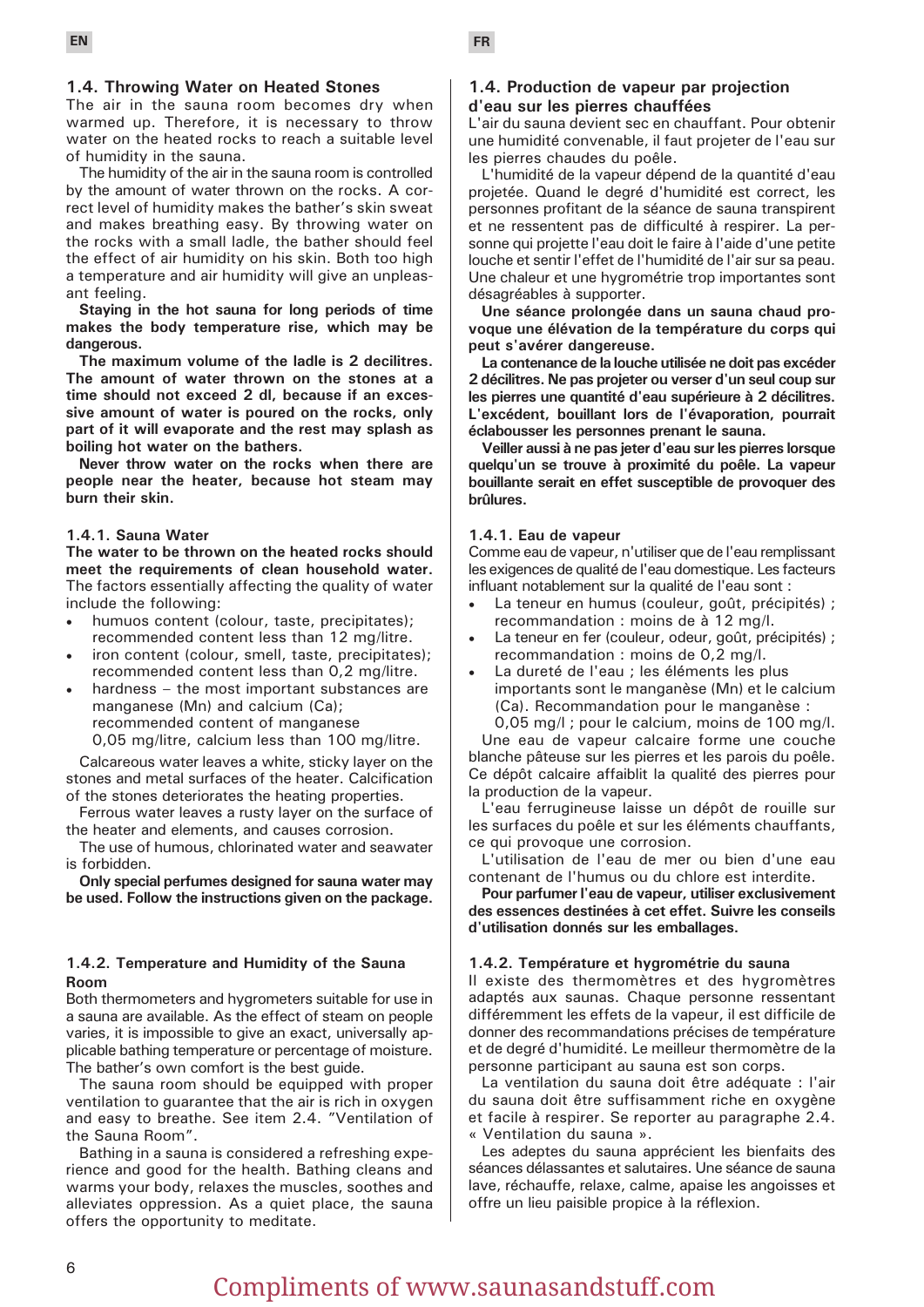#### **1.5. Instructions for Bathing**

- Begin by washing yourself; for example, by taking a shower.
- Stay in the sauna for as long as you feel comfortable. See item "1.6. Warnings".
- According to established sauna conventions, you must not disturb other bathers by speaking in a loud voice.
- Do not force other bathers from the sauna by throwing excessive amounts of water on the rocks.
- Forget all your troubles and relax.
- Cool your skin down as necessary.
- If you are in good health, you can have a swim if a swimming place or pool is available.
- Wash yourself properly after bathing. Have a drink of fresh water or a soft drink to bring your fluid balance back to normal.
- Rest for a while and let your pulse go back to normal before dressing.

#### **1.6. Warnings**

- Sea air and a humid climate may corrode the **metal surfaces of the heater.**
- Do not hang clothes to dry in the sauna, as this **may cause a risk of fire. Excessive moisture content may also cause damage to the electrical equipment.**
- Do not place any combustible material over the **sauna heater (towels, bathing suits, wooden bucket or dipper)!**
- Keep away from the heater when it is hot. **The rocks and outer surface of the heater may burn your skin.**
- Do not throw too much water on the rocks. **The evaporating water is boiling hot.**
- Use only clean tap water on the rocks -**Do not use pool or spa water, as chlorine gas can be produced and the heating elements can be damaged!**
- Do not let young, handicapped or ill people bathe **in the sauna on their own.**
- **Consult your doctor about any health-related limitations to bathing.**
- Parents should keep children away from the **hot heater.**
- **Consult your child welfare clinic about taking little babies to the sauna.**
	- **age?**
	- **temperature of the sauna?**
	- **time spent in the warm sauna?**
- Be very careful when moving in the sauna, **as the platform and floors may be slippery.**
- Never go to a hot sauna if you have taken alcohol, **strong medicines or narcotics.**
- Do not exceed 30 min. in the sauna at one time, **as excessive exposure can be harmful to health. The sauna should not be used as an endurance test!**
- **Hyperthermia occurs when the internal temperature of the body reaches a level several degrees above the normal body temperature of 98,6°F (37°C). The symptoms of hyperthermia include an increase in the internal temperature of the body, dizziness, lethargy, drowsiness, and fainting.**

#### **1.5. Séance de sauna**

- Se laver avant la séance (par exemple en prenant une bonne douche).
- S'asseoir dans le sauna et profiter de la vapeur aussi longtemps que cela reste agréable. Se reporter au paragraphe 1.6 : « Remarques importantes ».
- Le code des bonnes manières dans un sauna préconise le respect du calme. Il faut donc éviter de déranger les autres par un comportement bruyant.
- Ne pas faire fuir les autres participants en jetant une quantité excessive d'eau sur les pierres.
- Se détendre et oublier le stress.
- Refroidir, en la rafraîchissant, la peau trop chauffée.
- Si l'on est en bonne santé, profiter d'une baignade rafraîchissante dans la mesure du possible.
- Se laver après la séance de sauna et déquster une boisson fraîche pour rééquilibrer la teneur en eau.
- Se reposer un moment jusqu'à ce que le rythme cardiaque retrouve un niveau normal, puis se rhabiller.

#### **1.6. Remarques importantes**

- **L'air marin et humide peut engendrer la corrosion des surfaces métalliques.**
- **• Ne pas utiliser le sauna comme local de séchage du linge à cause des risques d'incendie. En outre, une humidité excessive risque d'endommager les parties électriques.**
- **• Ne pas disposer d'objets inflammables (serviettes, maillots de bain, seau ou récipient en bois) sur le poêle!**
- **• Se tenir éloigné du poêle lorsqu'il est chaud. La surface extérieure du poêle, ainsi que les pierres, peuvent causer des brûlures.**
- **• Ne pas jeter trop d'eau à fois sur les pierres. La vapeur qui s'en échappe est brûlante.**
- **• Ne projeter sur les pierres que de l'eau du robinet. L'eau de piscine contient du chlore qui peut produire un gaz nocif et endommager les éléments chauffants !**
- Les enfants, les handicapés et les personnes **faibles ou en mauvaise santé doivent être accompagnés lors des séances de sauna.**
- Les contre-indications médicales concernant les **séances de sauna doivent être éclaircies avec un médecin.**
- Les parents doivent veiller à ce que leurs enfants **ne s'approchent pas du poêle.**
- **Discuter avec un pédiatre de la participation éventuelle aux séances de sauna des enfants en bas âge** 
	- **- limite d'âge ?**
	- **- température du sauna ?**
	- **- durée des séances ?**
- **Se déplacer avec précaution dans le sauna car les bancs et le sol peuvent être glissants.**
- Ne pas prendre un sauna chaud lorsqu'on est **sous l'effet de produits narcotiques (alcool, médicaments, drogues ou autres).**
- **• Ne pas rester plus de 30 minutes d'affilée dans le sauna. Une séance trop prolongée peut se révéler néfaste. Une séance de sauna n'est pas un test d'endurance !**
- **• L'hyperthermie est une élévation de la température centrale du corps au-dessus de la valeur normale de 37 °C. Les symptômes (outre l'élévation de température) en sont les suivants :**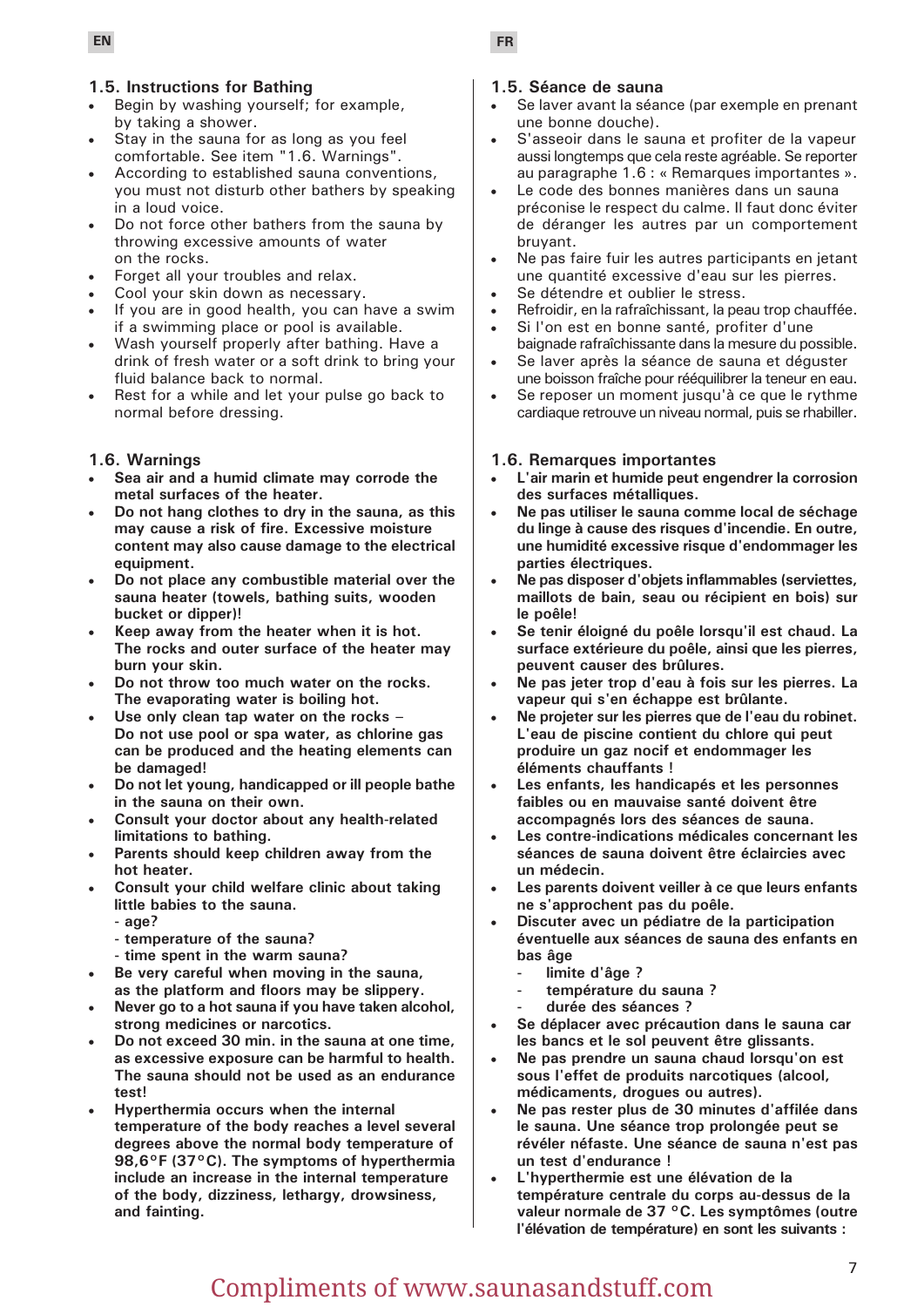- 
- The effects of hyperthermia include: **a) Failure to perceive heat**
- **b) Failure to recognize the need to exit the room**
- **c) Unawareness of impending hazard**
- **d) Fetal damage in pregnant women**
- **e) Physical inability to exit the room**
- **f) Unconsiciousness**

#### **1.7. Warning signs**

Warning signs – are furnished with Sauna heater. The metal "CAUTION" sign should be fastened to wall, close to heater, in a visible place. The metal "WARNING" sign should be fastened outside, to the Sauna room door.

### **1.8. Malfunctions**

If the heater does not heat, check the following points:

- the electricity has been switched on
- the timer has been switched to a section where the heater should be heated (0–1).
- the thermostat shows a higher figure than the temperature of the sauna.
- the fuses to the heater are in good condition. (Note. The stud does not always come out when the fuse has blown).
- the temperature guard has not gone off. The timer sound is heard but the elements are not heated. Reset the guard to its functioning position by pressing it so that a clicking sound is heard. See item 1.3.2., "Thermostat" and 1.3.3. "Overheating limiter".

**sensation de vertige, léthargie, somnolence, évanouissement.** 

Les effets produits par l'hyperthermie sont les **suivants :** 

**a) Incapacité à ressentir une sensation de chaleur b) Incapacité à réaliser qu'il faut sortir du sauna c) Aucune prise de conscience d'un danger immédiat** 

**d) Dommage intra-utérin chez les femmes enceintes** 

**e) Impossibilité physique de sortir du sauna f) Perte de conscience** 

#### **1.7. Panneaux d'avertissement**

Le panneau métallique « ATTENTION » doit être fixé au mur, près du poêle, dans une position assurant une bonne visibilité. Le panneau métallique

« AVERTISSEMENT » doit être fixé à l'extérieur, sur la porte d'accès au sauna.

### **1.8. En cas de panne**

Si le poêle ne chauffe pas, vérifier les points suivants:

- L'alimentation est branchée
- Le minuteur est tourné sur une position commandant le chauffage du poêle (0-1)
- Le thermostat est réglé sur une valeur plus élevée que la température du sauna.
- Les fusibles se trouvant sur la ligne d'alimentation du poêle sont intacts. (Remarque : le témoin du fusible n'est pas toujours fiable.)
- La sécurité de surchauffe ne s'est pas déclenchée. On entend alors le minuteur mais les éléments chauffants ne chauffent pas. On peut réinitialiser la sécurité en l'enfonçant dans sa position de fonctionnement. Un déclic se fait entendre. Se reporter aux paragraphes 1.3.2 : « Thermostat » et 1.3.3 : « Sécurité de surchauffe ».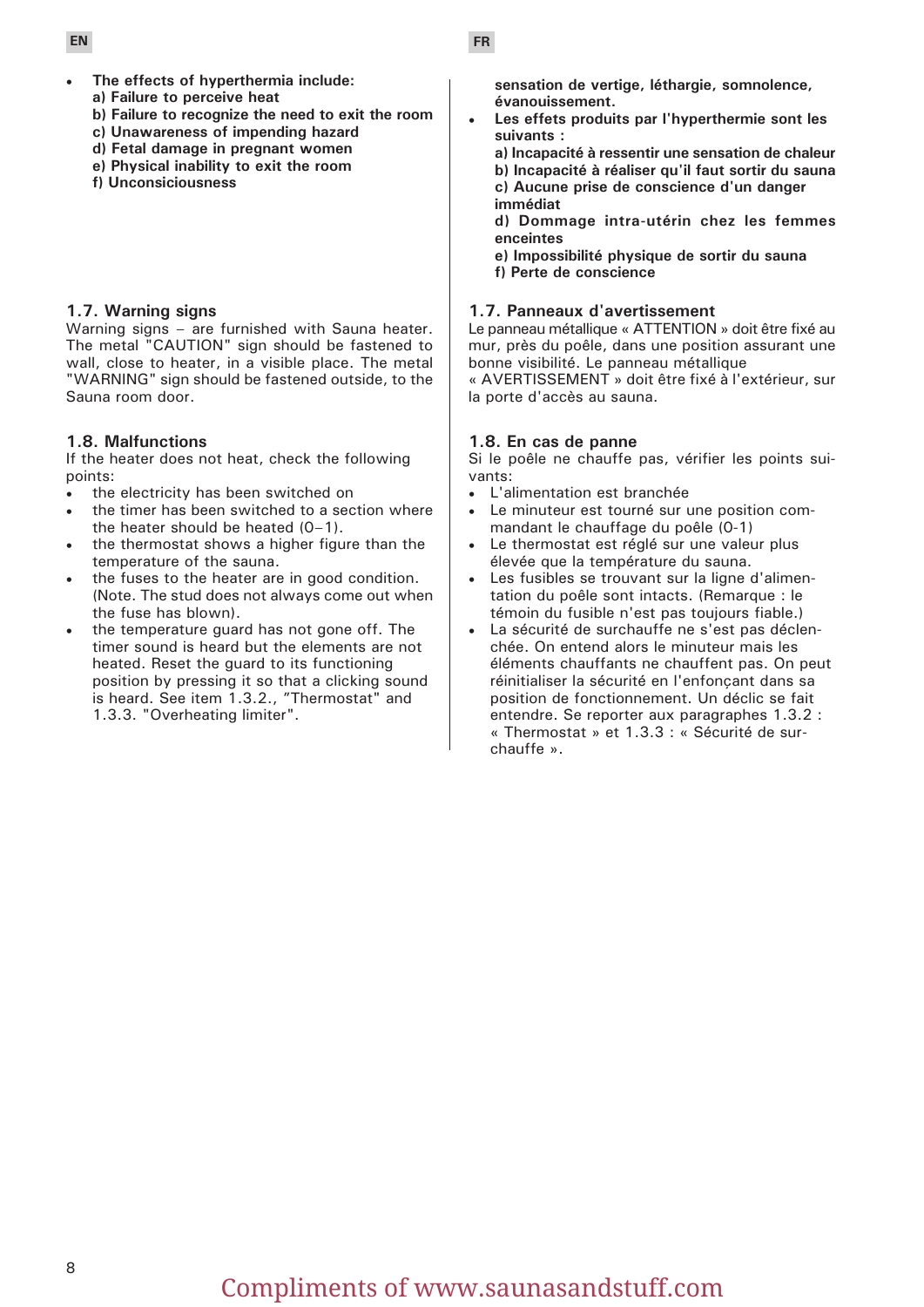#### **2. THE SAUNA ROOM**

#### **2.1. Insulation and Wall Materials of the Sauna Room**

**In an electrically heated sauna, all the massive wall surfaces which store plenty of heat (such as bricks, glass blocks, plaster etc.), must be sufficiently insulated in order to keep the heater output at a reasonably low level.**

A wall and ceiling construction can be considered to have efficient thermal insulation if:

- the thickness of carefully fitted insulating wool inside the house is 4" (100 mm) minimum 2" (50 mm).
- the moisture protection consists of e.g. aluminium paper with tightly taped edges. The paper must be fitted so that the glossy side is towards the inside of the sauna.
- • there is a 3/8" (10 mm) vent gap between the moisture protection and panel boards (recommendation).
- the inside is covered by  $1/2" 5/8"$  (12–16 mm) thick panelling.
- there is a vent gap of a few millimetres at the top of the wall covering at the edge of the ceiling panelling.

When aiming at a reasonable heater output, it may be advisable to lower the ceiling of the sauna (normally 6' – 10 11/16" (2100 mm). See figure 4. As a result, the volume of the sauna is decreased, and a smaller heater output may be sufficient. The ceiling can be lowered so that the ceiling joists are fixed at a suitable height. The spaces between the joists are insulated (minimum insulation 4" (100 mm) and surfaced as described above.

Because heat goes upwards, a maximum distance of 47" (1200 mm) is recommended between the bench and ceiling.

**NOTE**! **Consult fire-extinguishing authorities to find out which part of the fireproof wall may be insulated.** 

**NOTE! The protection of the walls or ceiling with heat protection, such as mineral board fitted directly on the wall or ceiling, may cause the temperature of the wall and ceiling materials to rise dangerously high.**

#### **2.1.1. Room construction – general information**

#### **FRAMING**

2" x 4" softwood lumber, 16" o.c.

#### **CEILING HEIGHT**

See figure 4.

#### **INSULATION**

R11 Fiberglas with foil back in walls and ceiling, foil facing into room.

#### **DRYWALL**

See local codes. Is not required in most residences. See local codes for commercial. If drywall is used, apply 1" x 2" nailers so that wall and ceiling boards can be attached to solid wood.

#### **2. LE SAUNA**

**2.1. Isolation du sauna et matériaux muraux Dans un sauna chauffé électriquement, les surfaces murales massives qui accumulent la chaleur (brique, émail, crépi ou équivalent) doivent être suffisamment isolées pour permettre l'utilisation d'un poêle de puissance raisonnable.**

Un sauna est considéré bien isolé si la structure des murs et du plafond comporte :

- Une couche de laine isolante soigneusement appliquée d'une épaisseur de 100 mm (minimum 50 mm).
- Un matériau pare-vapeur, par exemple un papier aluminium, dont les joints sont soigneusement rendus étanches, apposé de façon que la surface brillante soit du côté de l'intérieur du sauna
- Un espace de ventilation entre le revêtement en lambris et le pare-vapeur de 10 mm (recommandation).
- Comme revêtement mural, un lambris d'une épaisseur de 12–16 mm environ.
- Un espace de ventilation de quelques millimètres entre la partie supérieure du lambris mural et celui du plafond.

Pour pouvoir utiliser un poêle de puissance raisonnable, il peut être judicieux d'abaisser le plafond (normalement 2100 mm). Se reporter à la figure 4. Cela diminue le volume du sauna et permet de choisir un poêle de puissance plus faible. L'abaissement du plafond se fait en ajustant la charpente à la hauteur désirée. L'espace vide formé par la charpente est isolé (épaisseur de l'isolant : min. 100 mm) et revêtu comme indiqué ci-dessus.

La chaleur ayant tendance à monter, la hauteur recommandée entre le banc et le plafond est de 1200 mm.

**IMPORTANT ! S'informer auprès des autorités en matière de sécurité-incendie des parties du mur coupe-feu pouvant être isolées.** 

**IMPORTANT ! La protection des murs ou du plafond (par exemple au moyen d'un panneau aggloméré avec liant minéral directement installé) peut provoquer une augmentation dangereuse de la température des murs ou du plafond.**

#### **2.1.1. Structure du sauna - informations d'ordre général**

#### **CADRE**

Bois tendre, 50 x 100 mm, 400 mm de centre à centre .

**HAUTEUR DU PLAFOND**  Se reporter à la figure 4.

#### **ISOLATION**

Fibre de verre R11 sur les murs et le plafond avec feuille isolante à l'extérieur.

#### **CLOISON SÈCHE**

Se reporter à la réglementation locale. N'est généralement pas exigée dans le cadre d'une utilisation domestique. Se reporter à la réglementation locale en cas d'utilisation commerciale. Si une cloison sèche est installée, utiliser un fond de clouage de 2,5 x 5 cm afin de faciliter la fixation des planches des murs et du plafond.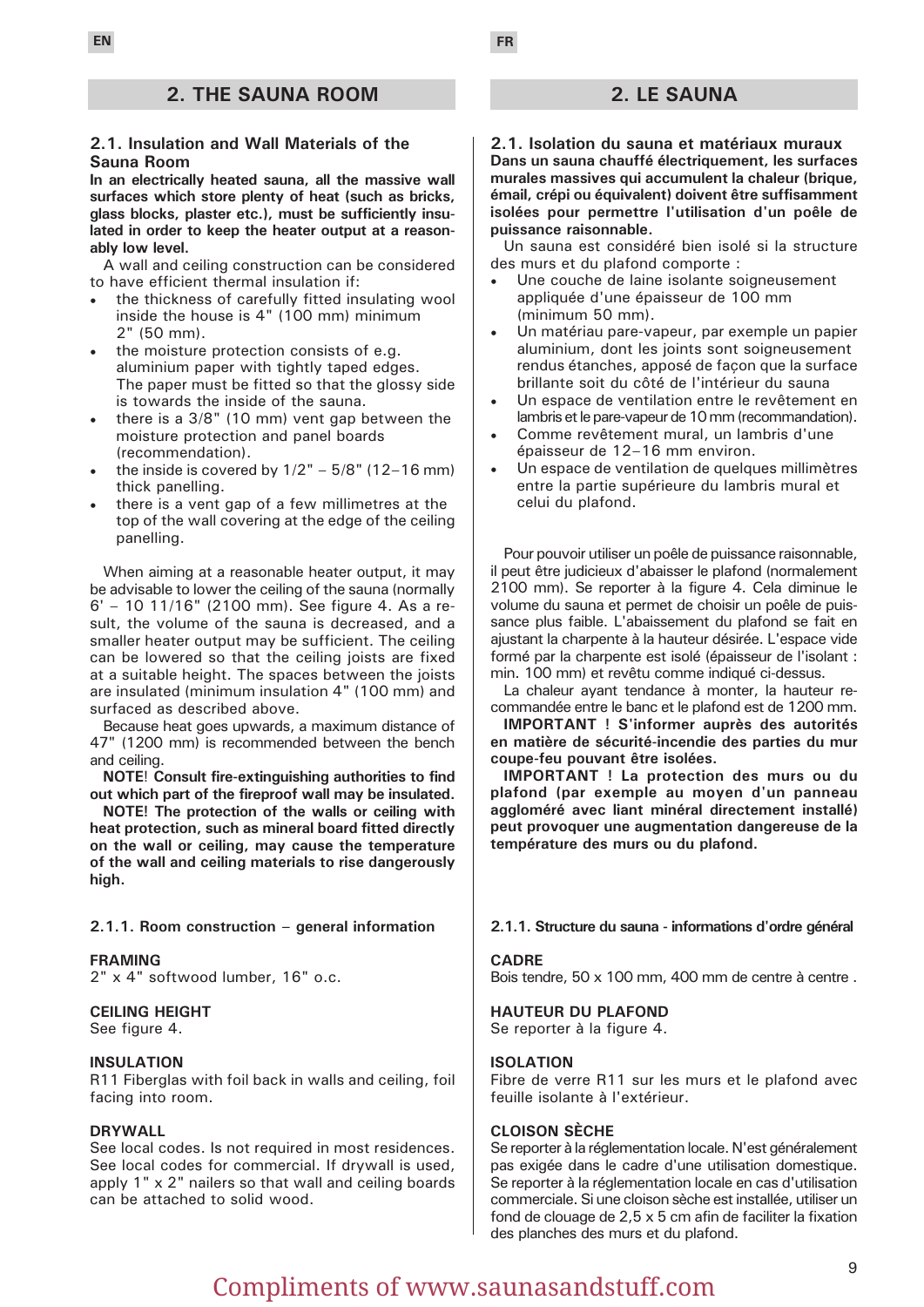

#### **PANELING**

Use kiln-dried, clear, T & G softwood such as California Redwood, Western Red Cedar, Alaska Yellow Cedar, pine, spruce or other suitable wood material (with moisture content not exceeding 11 %).

#### **BENCHES**

Use suitable softwood with fastening from bottom to prevent burning of bathers.

#### **HEATER GUARDRAIL**

Use matching softwood.

#### **DOOR**

Must open out and should not have a lock.

#### **ROOM LIGHT**

Should be a vapor proof, wall-mounted type, with rough-in box mounted flush with inside paneling. It should mount 6" (150 mm) or less from ceiling, not directly over the Sauna heater, and not over upper benches; light bulb should not exceed 75 watts.

**Note! Receptacles OR PLUGS are not allowed in a Sauna room. If a speaker is installed in a Sauna room, it should not be installed higher than 3' from floor, away from the Sauna heater (consult manufacturer for ratings).**

#### **2.2. Sauna Room Floor**

Due to a large variation in temperature, the sauna rocks disintegrate in use.

Small pieces of rock are washed down on the sauna room floor along with the water thrown on the stones. Hot pieces of rock may damage plastic floor coverings installed underneath and near the heater.

A light-coloured joint grout, used for a tiled floor, may absorb impurities from the rocks and water (e.g iron content).

To prevent aesthetic damage (due to the reasons presented above) only dark joint grouts and floor coverings made of rock materials should be used underneat and near the heater.

#### **2.3. Heater Output**

When the walls and ceiling are covered with panels, and the insulation behind the panels is sufficient to prevent thermal flow into the wall materials, the heater output is defined according to the cubic volume of the sauna. See table 1.

If the sauna has visible uninsulated wall surfaces, such as walls covered with brick, glass block, concrete or tile, each 10 square feet (ca 1m²) of said wall surface causes the cubic volume of the sauna to increase by 42 Cu.Ft.  $(1.2 \text{ m}^3)$ . The heater output is then selected according to the values given in the table.

Because log walls are heated slowly, the cubic volume of a log sauna should be multiplied by 1.5, and the heater output should then be selected on the basis of this information.

#### **REVÊTEMENT MURAL**

Utiliser un bois tendre, sans défaut et séché au four (assemblage à rainure et languette). Par exemple du séquoia de Californie, du cédre rouge de l'ouest, du cédre jaune d'alaska, avec une teneur en humidité inférieure à 11%.

#### **BANCS**

Utiliser un bois tendre adéquat fixé au sol afin d'éviter les brûlures .

#### **MONTURE DE SÉCURITÉ**

Utiliser un bois tendre assorti.

#### **PORTE**

Doit s'ouvrir vers l'extérieur et être dépourvue de serrure.

#### **LAMPE**

Doit être étanche à la vapeur, montée au mur avec un boîtier de retenue monté dans l'alignement du revêtement mural intérieur. Elle doit être située à 150 mm du plafond au minimum et ne surplomber ni les bancs ni le poêle. L'ampoule électrique doit être d'une puissance maximale de 75 watts.

**Important ! Aucune prise électrique n'est autorisée dans le sauna. Si un haut-parleur est installé dans le sauna, il ne doit pas être monté à plus de 7,5 cm du plancher et doit être éloigné du poêle (consulter le fabricant pour tous renseignements sur le calibrage).** 

#### **2.2. Revêtement de sol du sauna**

Du fait des importants changements de température, les pierres du poêle se détériorent et s'effritent avec le temps.

L'eau de vapeur débarrasse les pierres des particules et débris détachés en les entraînant vers le sol. Ces morceaux de pierre chauds risquent d'endommager les revêtements de sol à surface plastifiée se trouvant autour et en dessous du poêle.

D'autre part, les impuretés des pierres et de l'eau de vapeur (ferrugineuse par exemple), peuvent colorer les joints de carrelage clairs. Afin d'éviter les inconvénients esthétiques résultant de ces faits, il est conseillé d'utiliser au-dessous et tout autour du poêle un revêtement de sol de type minéral et des joints foncés.

#### **2.3. Puissance du poêle**

Lorsque le revêtement des murs et du plafond est en lambris et que l'isolation se trouvant derrière est suffisante pour éviter les pertes de chaleur vers les matériaux des murs, la détermination de la puissance du poêle se fait d'après le volume du sauna. Se reporter au tableau 1.

Si le sauna laisse apparaître des surfaces non isolables en brique, émail, béton ou carrelage, il faut rajouter au volume du sauna 1,2 m<sup>3</sup> par mètre carré de ces surfaces et choisir la puissance du poêle suivant les valeurs données dans le tableau.

Les murs d'un sauna en rondins ou madriers chauffent lentement ;

il faut donc, lors de la détermination de la puissance du poêle, multiplier le volume par 1,5 et choisir la puissance correspondant à ce volume corrigé.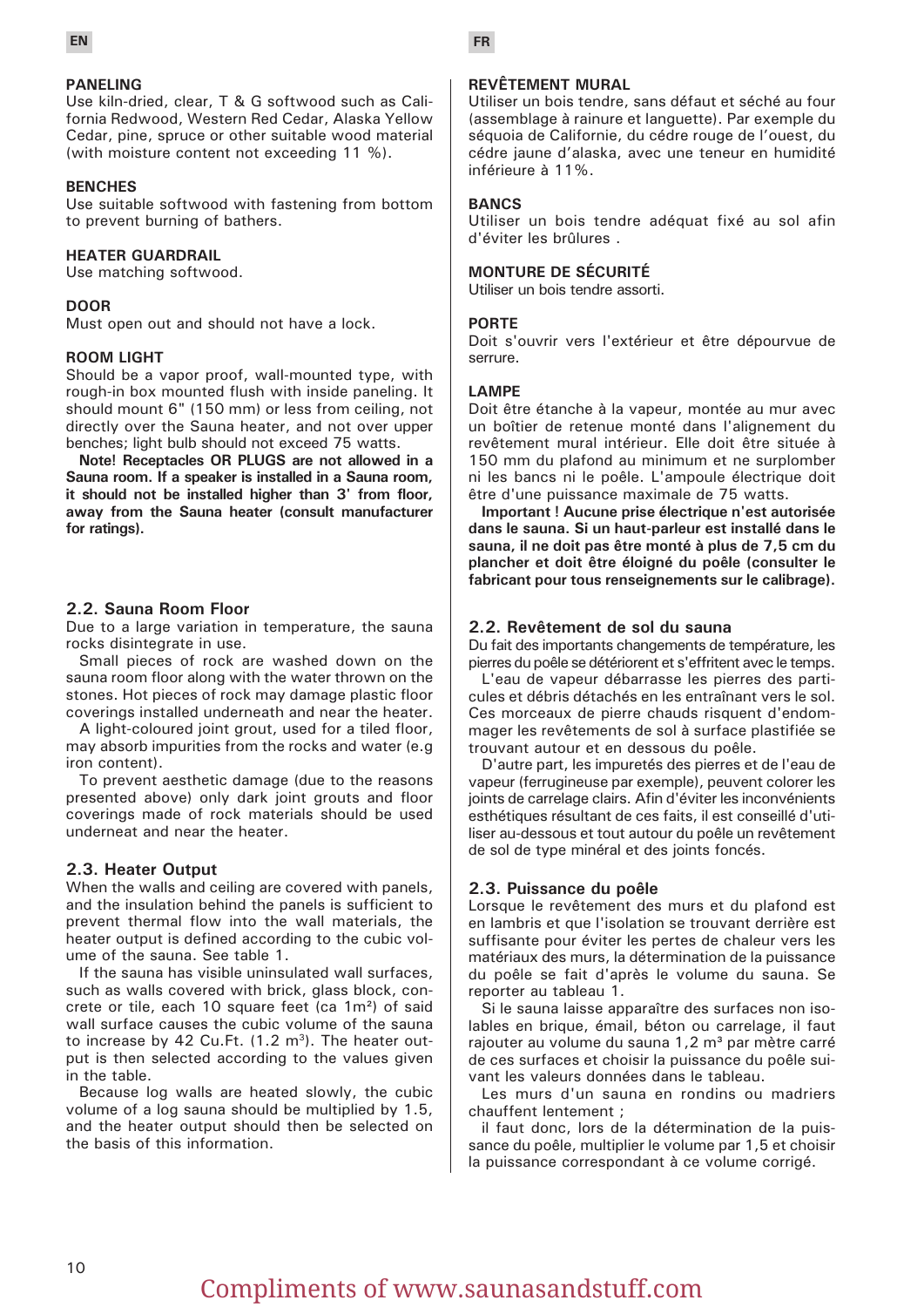



*Figure 4. Sauna*

#### **2.4. Ventilation of the Sauna Room**

Sufficient ventilation is extremely important for the sauna. The air in the sauna room should be changed six times per hour. The fresh air pipe should come directly from outside.

Inlet ventilation openings shall be located at the bottom of the wall, as close to the floor level as possible.

Outlet ventilation openings shall be located at the top of the wall, as close to the ceiling as bossible, and shall comply with the minimum size requirements for inlet ventilations openings. See fig. 4.

Sauna shall be provided with intended ventilation as required per the local code authorities.

#### **2.5. Hygienic Conditions of the Sauna Room**

Good hygienic standards of the sauna room will make bathing a pleasant experience.

The use of sauna seat towels is recommended to prevent sweat from flowing onto the platforms. The towels should be washed after each use. Separate towels should be provided for guests.

It is advisable to vacuum or sweep the floor of the sauna room in connection with cleaning. In addition, the floor may be wiped with a damp cloth.

The sauna room should be thoroughly washed at least every six months. Brush the walls, platforms and floor by using a scrubbing-brush and sauna cleanser.

Wipe dust and dirt from the heater with a damp cloth.

#### **2.4. Ventilation du sauna**

L'efficacité de la ventilation est très importante pour les séances de sauna. L'air du sauna doit être renouvelé six fois par heure. Dans ce but, il faut prévoir une arrivée d'air frais directement de l'extérieur.

L'arrivée d'air doit se trouver au bas de la paroi, aussi près que possible du plancher.

L'orifice d'évacuation de l'air doit se trouver en haut de la paroi, aussi près que possible du plafond. Il doit être conforme aux spécifications minimum concernant la ventilation. Se reporter à la figure 4.

Le sauna doit être équipé de la ventilation requise par la législation locale en vigueur.

#### **2.5. Hygiène du sauna**

Pour que les séances de sauna soient agréables, il convient de veiller à l'hygiène de la pièce.

Nous recommandons l'usage de petites serviettes pour s'asseoir, afin que la transpiration ne coule pas sur les bancs. Les serviettes doivent être lavées après chaque utilisation. Il est conseillé de donner aux invités leurs propres serviettes.

Lors du ménage hebdomadaire, il est bon d'aspirer/ de balayer le sol du sauna. Il est aussi recommandé de le laver avec une serpillière humide.

Au moins tous les six mois, le sauna doit être nettoyé à fond. Les murs, les bancs et le sol du sauna doivent être nettoyés avec une brosse et un produit nettoyant pour sauna.

Enlever la poussière et la saleté du poêle à l'aide d'un chiffon humide. Figure 5. Distances de sécurité du poêle.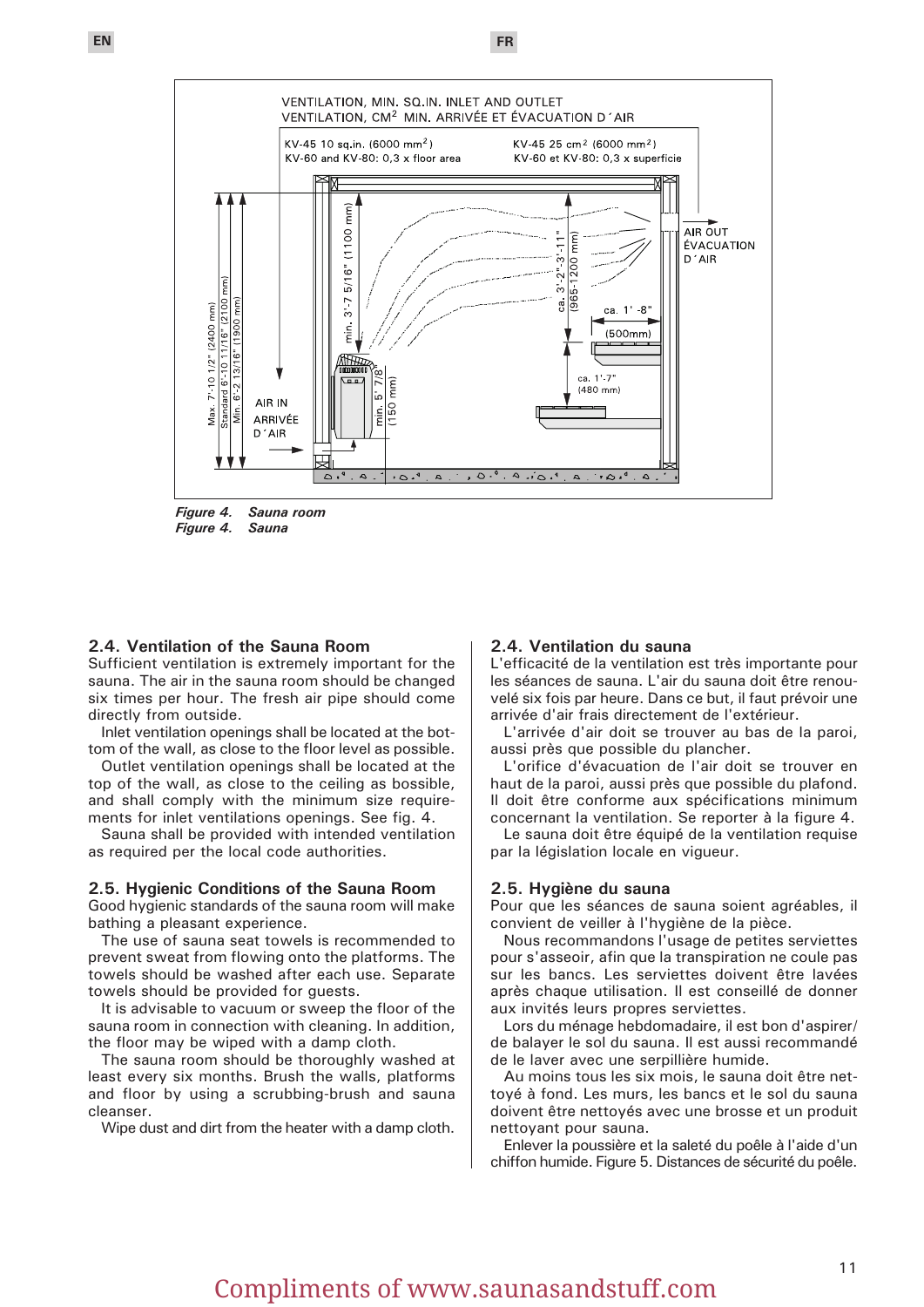#### **3. INSTRUCTIONS FOR THE INSTALLATION**

#### **3.1. Prior to Installation**

Prior to installing the heater, study the instructions for installation, as well as checking the following points:

Is the output and type of the heater suitable for the sauna room?

**The cubic volumes given in table 1 should be followed.**

- Are there a sufficient number of high quality sauna rocks?
- Is the supply voltage suitable for the heater?
- The location of the heater fulfils the minimum requirements concerning safety distances given in fig. 5 and table 1.

**It is absolutely necessary to ensure that the installation is carried out according to these values. Neglecting them can cause a risk of fire. Only one electrical heater may be installed in the sauna room.**

#### **3.2. Fastening the Heater on a Wall**

1. Fasten the wall-mounting rack on the wall by using the screws which come with the rack. Observe the minimum safety distances given in table 1 and fig. 5. The fastening of the mounting rack is shown in fig. 6.

**NOTE! There should be a support, e.g. a board, behind the panel, so that the fastening screws can be screwed into a thicker wooden material than the panel. If there are no boards behind the panel, the boards can also be fastened on the panel. See figure 4.**

- 2. Lift the heater onto the rack on the wall so that the ends of the fastening bars go into the holes in the bottom of the heater and the connecting box switches are easily accessible.
- 3. Fasten the upper part of the heater to the wallmounting rack by using the fastening clamp.
- 4. The steam distributor must always be fastened on the wall side of the heater. To turn the distributor, loosen the fastening screws and then turn it. See figure 9.

## **3. INSTRUCTIONS D'INSTALLATION**

#### **3.1. Avant l'installation**

Avant de se lancer dans l'installation du poêle, bien lire les instructions et vérifier les points suivants :

Le poêle à installer convient, par sa puissance et son type, au sauna en question.

**Le volume du sauna ne doit être ni inférieur ni supérieur à celui indiqué dans le tableau 1.** 

- Les pierres doivent être de bonne qualité et en quantité suffisante.
- La tension d'alimentation doit être adaptée au poêle.
- L'emplacement du poêle doit être conforme aux exigences de sécurité indiquées dans la figure 5 et le tableau 1.

**Ces valeurs doivent impérativement être respectées. Dans le cas contraire on pourrait provoquer un incendie. Le sauna ne doit recevoir qu'un seul poêle électrique** 

#### **3.2. Fixation du poêle au mur**

1. À l'aide des vis fournies, fixer la console d'installation du poêle sur le mur. Respecter les distances minimales de sécurité données par le tableau 1 et la fig. 5. La fixation de la console d'installation est illustrée dans la fig. 6.

**IMPORTANT ! La partie arrière du lambris devant recevoir les vis de fixation doit être renforcée, d'une planche supplémentaire par exemple, dans laquelle les vis seront solidement fixées. S'il n'y a pas de planche derrière le lambris, les vis peuvent aussi être solidement fixées sur le lambris. Se reporter à la fig. 4.**

- 2. Placer le poêle sur la console d'installation de telle sorte que les extrémités des barres de support du poêle rentrent dans les trous situés à la base du poêle et que les connecteurs d'utilisation du boîtier de connexions soient facilement accessibles.
- 3. Fixer la partie supérieure du poêle à la console d'installation à l'aide des brides de fixation.
- 4. Le guide de vapeur doit toujours être fixé du côté du mur arrière. Le guide de vapeur peut être tourné. Pour ce faire, ôter les vis de fixation. Se reporter à la figure 9.

| <b>HEATER</b><br><b>POÊLE</b> |                        |                      | <b>SAUNA ROOM</b><br><b>SAUNA</b> |                          |                     |                    |                |  |
|-------------------------------|------------------------|----------------------|-----------------------------------|--------------------------|---------------------|--------------------|----------------|--|
| Width/Largeur                 | inch/pouces<br>1711/16 | <sub>mm</sub><br>450 | Min. height<br>Haureur min.       | Floor area<br>Superficie |                     | Volume             |                |  |
| Depth/Profondeur              | 1113/16                | 300                  |                                   | Min.                     | Max.                | Min.               | Max.           |  |
| Height/Hauteur                | 2411/16                | 650                  | inch/pouces                       |                          | Sq.Ft./Pieds carrés | Cu.Ft./Pieds cubes |                |  |
| MODEL/MODÉL                   | kW                     |                      | mm                                |                          | m <sup>2</sup>      |                    | m <sup>3</sup> |  |
| $KV-45$                       | 4,5                    |                      | 74 13/16<br>1900                  | 16<br>1,5                | 30<br>2,8           | 100<br>2,8         | 210<br>6       |  |
| KV-60                         | 6,0                    |                      | 74 13/16                          | 28                       | 40                  | 170                | 300            |  |
|                               |                        |                      | 1900                              | 2,6                      | 3.7                 | 4,8                | 8,5            |  |
| KV-80                         | 8,0                    |                      | 74 13/16                          | 40                       | 65                  | 250                | 425            |  |
|                               |                        |                      | 1900                              | 3,7                      | 6                   | 7,1                | 12             |  |

*Table 1. Installation details of a KV heater. See fig. 4 and item 2.3. "Heater output"*

*Tableau 1. Installation du poêle KV. Se reporter à la figure 4 et au paragraphe 2.3 : « Puissance du poêle »*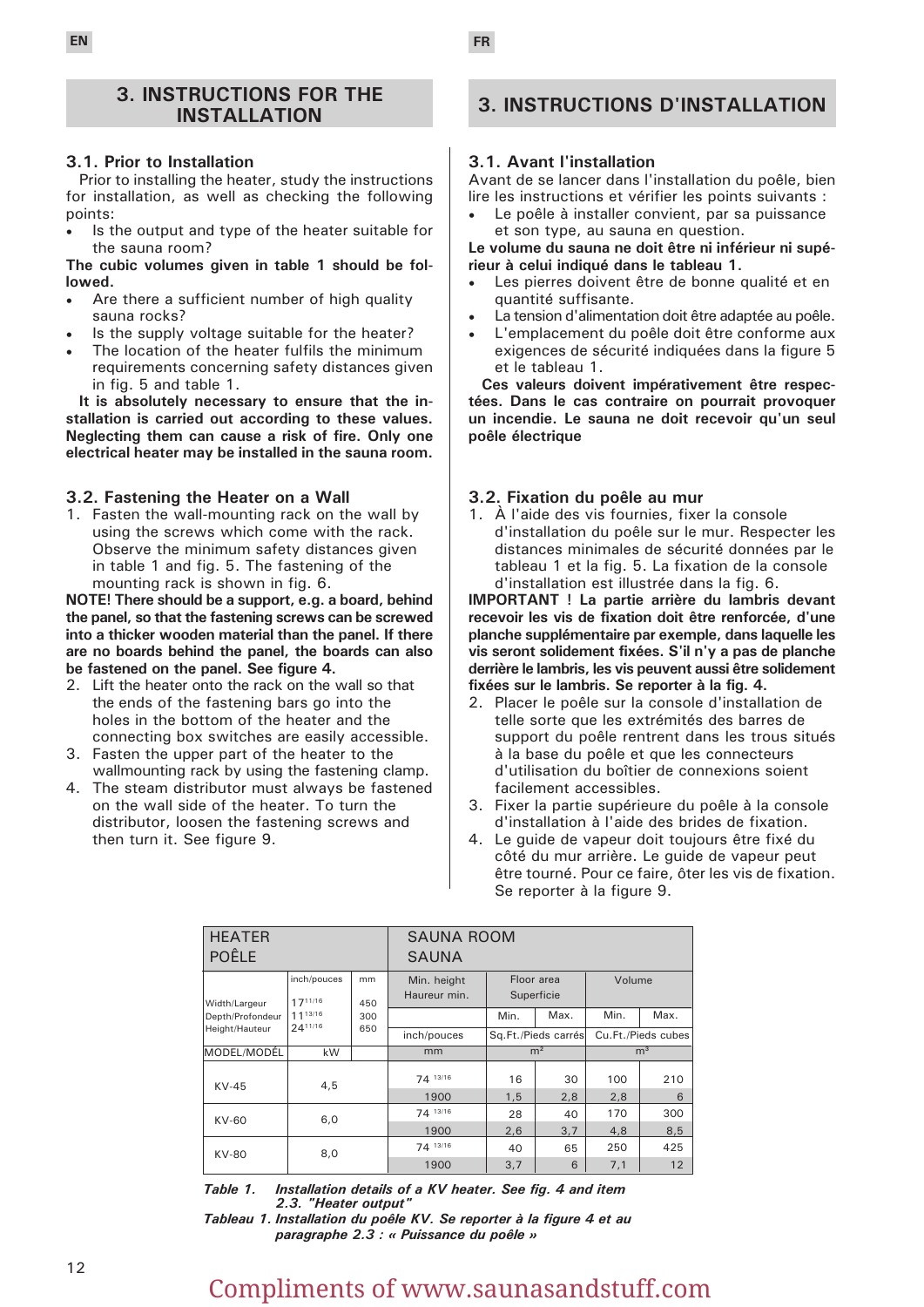**EN FR**



*Figure 5. Min. distances to combustible materials* **Distances de sécurité du poêle** 

#### **3.3. Installation capillary tubing and bulb**

Before hooking up electrical wires to junction box of heater, remove capillary tubing and bulb from junction box and bring up wall to left or right side of heater. Cover tubing with wooden molding provided, coil up excess tubing, and place under heater close to floor.

Be sure to cover thermostat bulb with protective metal cover by threading bulb through holes in cover, and fasten bulb cover to wall with screws provided. Also, take care when nailing protective wood strips over capillary tubing, so that nails do not puncture tubing. If punctured, entire thermostat must be replaced. See figure 7.

#### **3.3. Installation du tube capillaire et du bulbe thermostatique**

Avant de raccorder les câbles électriques au boîtier de raccordement du poêle, retirer le bulbe thermostatique et le tube capillaire du boîtier de raccordement et les positionner sur le mur, à gauche ou à droite du poêle. Recouvrir le tube avec la pièce en bois fournie, replier l'excès de tube et le positionner sous le poêle, près du plancher.

Protéger le bulbe thermostatique au moyen de son couvercle métallique et fixer celui-ci au mur au moyen des vis fournies. Prendre garde à ne pas perforer le tube capillaire lors du clouage des pièces de bois destinées à sa protection. Si le tube est perforé, le thermostat tout entier doit être remplacé. Se reporter à la figure 7.



*Figure 6. Location of the mounting rack of the heater Figure 6. Emplacement de la console d'installation du poêle* 

*Figure 7. Installation of the thermostat sensor Figure 7. Installation du capteur thermostatique* 

 $\left(1\right)$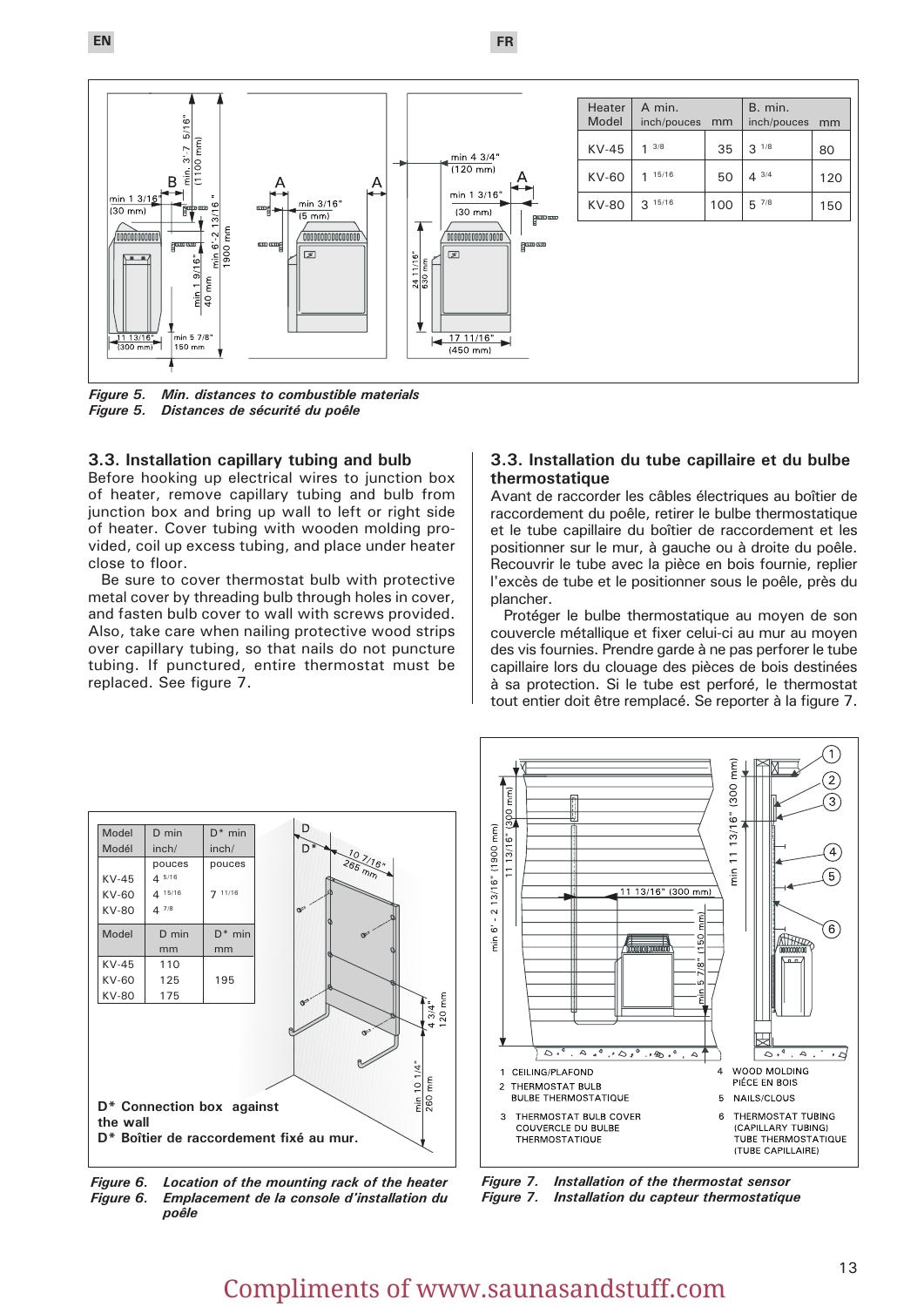



*Figure 8. Safety railing of the heater Figure 8. Monture de sécurité du poêle* 

#### **3.4. Safety Railing**

If a safety railing is built around the heater, the minimum distances given in fig. 8 must be observed.

#### **3.5. Electrical Connections**

**The heater may only be connected to the electrical network in accordance with the current regulations by an authorised, professional electrician.**

Refer to the chart in table 2 to determine the wire size and circuit protection required. The complete sauna system should be properly grounded as per NEC or as required by local codes. A grounding terminal is provided in the wiring compartment of each heater, complate the wiring according to the appropriate wiring figure 10.

See table 1 for required clearances. Any wiring within internal Sauna walls must be rated for 90°C (194°F) and copper wire must be used. Run wire through seal tight flex conduit from wall to heater and connect to junction box.

**Note! If connection to heater will be made at a later time, bring flex into Sauna room 4–6" (100–150 mm) from floor, and leave 3' (900 mm) of flex for hookup (can be cut to right lenght later).**

Further instructions concerning exceptional installations can be obtained from local electrical authorities.

#### **3.6. Electric heater insulation resistance**

When performing the final inspection of the electrical installations, a "leakage" may be detected when measuring the heater's insulation resistance. The reason for this is that the insulating material of the heating resistors has absorbed moisture from the air (storage transport). **After operating the heater for a few times, the moisture will be removed from the resistors.**

**Note! A ground fault interrupter (GFI) shoud not be installed in and does not belong in a Sauna.**



*Figure 9. Connections and parts of the heater Figure 9. Raccordement et description des différentes parties du poêle* 

#### **3.4. Monture de sécurité**

Si une monture de sécurité est installée autour du poêle, respecter les exigences de distance de sécurité indiquées dans la figure 8.

#### **3.5. Connexions électriques**

Les connexions électriques du poêle doivent être réalisées conformément aux règlements en vigueur concernant les saunas électriques et uniquement par un électricien compétent autorisé.

Se reporter au tableau 2 pour déterminer les câbles et la protection de circuit qui conviennent. Le système doit être mis à la terre conformément à la réglementation en vigueur. Une borne de mise à la terre est disponible dans le boîtier de câblage. Effectuer le câblage conformément aux indications fournies dans la figure 10.

Se reporter au tableau 1 pour les distances à respecter. Tous les câbles utilisés dans les parois intérieures du sauna doivent être en cuivre et pouvoir supporter une température de 90 °C. Disposer le câble à l'intérieur du conduit souple, depuis le mur jusqu'au poêle, et le raccorder au boîtier de raccordement.

**Important ! Si le câble doit être raccordé au poêle ultérieurement, faire passer le conduit souple dans le sauna à 100 – 150 mm du plancher et prévoir une longueur de 900 mm pour le branchement (le conduit pourra être coupé à la bonne longueur le moment venu).**

En cas d'installation non standard, des informations supplémentaires peuvent être obtenues auprès des autorités locales compétentes.

#### **3.6. Résistance d'isolation du poêle électrique**

Lors de l'inspection finale des installations électriques, il est possible que la mesure de la résistance d'isolation présente une fuite. Cette fuite est due à l'humidité ambiante qui a pu pénétrer dans la matière isolante des éléments chauffants pendant le transport ou le stockage. L'humidité disparaîtra des éléments chauffants au bout de quelques séances de chauffe du poêle.

**Important ! Ne pas installer de disjoncteur de fuite à la terre. Un tel dispositif n'a pas sa place dans un sauna.**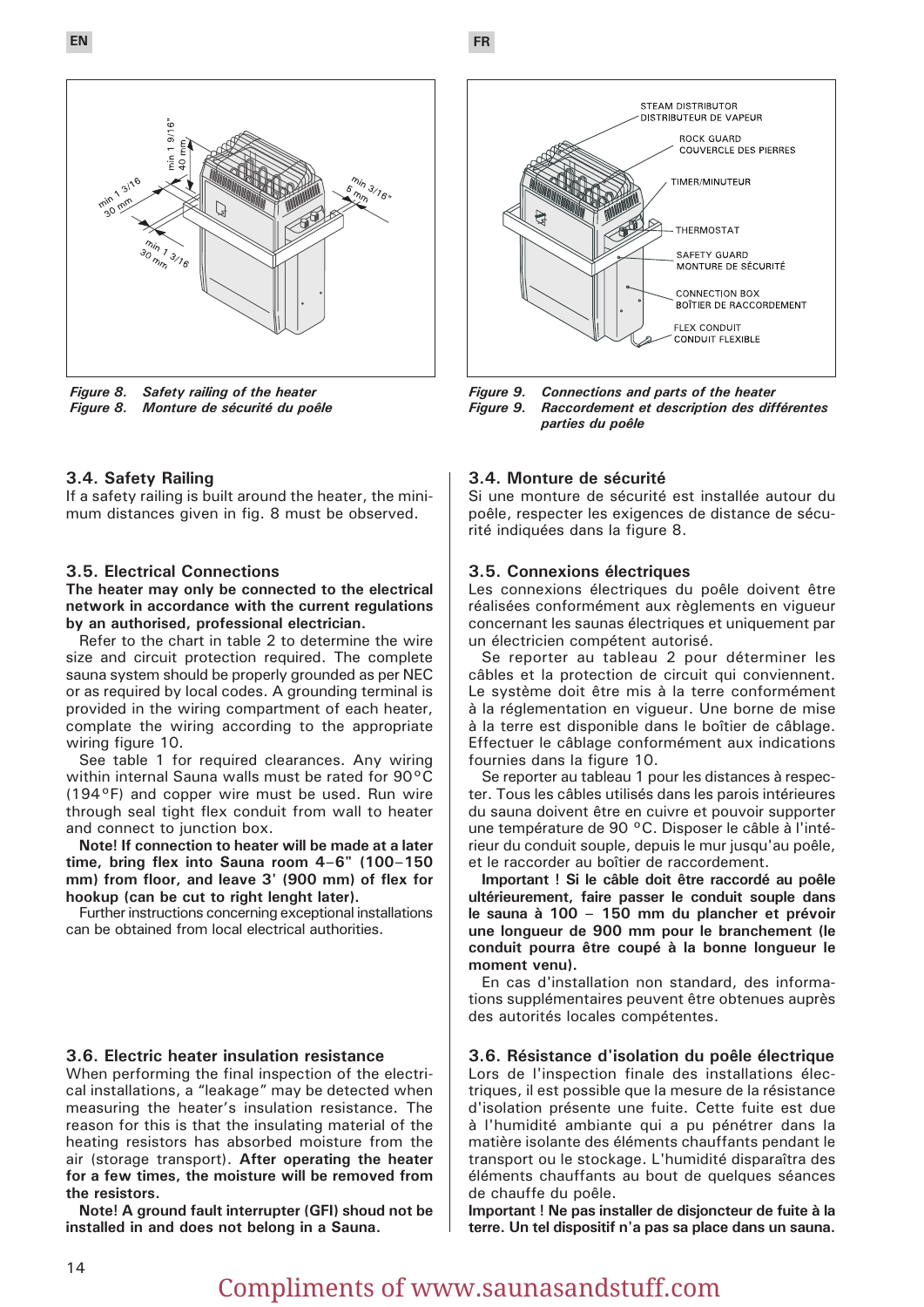**EN FR**



*Figure 10. Electrical connections of the heaters KV-45, KV-60 and KV-80 Figure 10. Connexions électriques des poêles*

#### **3.7. Testing of Sauna heater**

Before testing heater, fill rock cavity with igneous stones provided with heater and fasten rock guard at top of heater. See item 1.1." Piling of the Sauna rocks".

- 1. After Sauna heater has been properly wired, according to appropriate wiring diagram and local codes, turn Sauna breaker on in the main breaker panel. **(Note! Electrician must label "Sauna" breaker.)**
- 2. Turn thermostatic (heat) control to on position (this is located on your heater). Set timer to 10 or 15 minutes.
- 3. Within 5 minutes, you should be able to feel heat from heater elements when holding your hand over heater.
- 4. If Sauna does not heat, refer to troubleshooting information.
- 5. It is normal for smoke to appear during the first heating, as protective element coating needs to burn off. TURN SAUNA ON FOR 1 HOUR BEFORE USING THE FIRST TIME, TO ELIMINATE SMOK-ING.

#### **3.7. Essai du poêle**

Avant de tester le poêle, disposer les pierres ignées dans leur logement et refermer le couvercle de protection situé en haut du poêle. Se reporter au paragraphe 1.1 : « Mise en place des pierres du poêle ».

- 1. Une fois le câblage effectué (conformément aux schémas de câblage et à la réglementation en vigueur), activer le disjoncteur du sauna. **(Important ! L'électricien doit étiqueter le disjoncteur « sauna ».)**
- 2. Mettre la commande du thermostat située sur le poêle en position de marche. Régler le minuteur sur 10 ou 15 minutes.
- 3. Au bout de 5 minutes, la chaleur provenant des éléments chauffants doit être sensible si l'on met la main au-dessus du poêle.
- 4. Si le sauna ne chauffe pas, se reporter à la section « Dépannage ».
- 5. Au cours de la première mise en marche, il est normal de voir apparaître un peu de fumée, car la chaleur élimine le revêtement de protection des éléments chauffants. FAIRE FONCTIONNER LE SAUNA PENDANT UNE HEURE AVANT SA PREMIÈRE UTILISATION AFIN D'ÉLIMINER TOUTE LA FUMÉE.

| 240V 1 phase KV- sauna heater with built in controls/Poelê KV monophasé 240 V avec commades intégrées |                                       |                                  |              |                                  |                                                                                                        |  |  |
|-------------------------------------------------------------------------------------------------------|---------------------------------------|----------------------------------|--------------|----------------------------------|--------------------------------------------------------------------------------------------------------|--|--|
| Model/Modéle                                                                                          | Input<br>Consommation en<br><b>kW</b> | <b>Voltage</b><br><b>Tension</b> | <b>Phase</b> | Amperage<br>Intensité de courant | Min. 90°C Copper supply wire AVG No.<br>Min. 90°C. Câble d'alimentation en<br>cuivre de calibre AWG n° |  |  |
| $KV-45-1$                                                                                             | 4,5                                   | 240                              |              | 18.8                             | 10                                                                                                     |  |  |
| $KV-60-1$                                                                                             | 6.0                                   | 240                              |              | 25.0                             | 10                                                                                                     |  |  |
| KV-80-1                                                                                               | 8.0                                   | 240                              |              | 33.3                             | 8                                                                                                      |  |  |
| 208V 3 phase KV- sauna heater with built in controls/Poelê KV triphasé 208 V avec commades intégrées  |                                       |                                  |              |                                  |                                                                                                        |  |  |
| $KV-45-3$                                                                                             | 4.5                                   | 208                              | 3            | 12.5                             | 14                                                                                                     |  |  |
| KV-60-3                                                                                               | 6.0                                   | 208                              | 3            | 16.7                             | 12                                                                                                     |  |  |
| KV-80-3                                                                                               | 8,0                                   | 208                              | 3            | 22.2                             | 10                                                                                                     |  |  |

*Tables 2. Supply wires Tablaux 2. Câbles d'alimentation*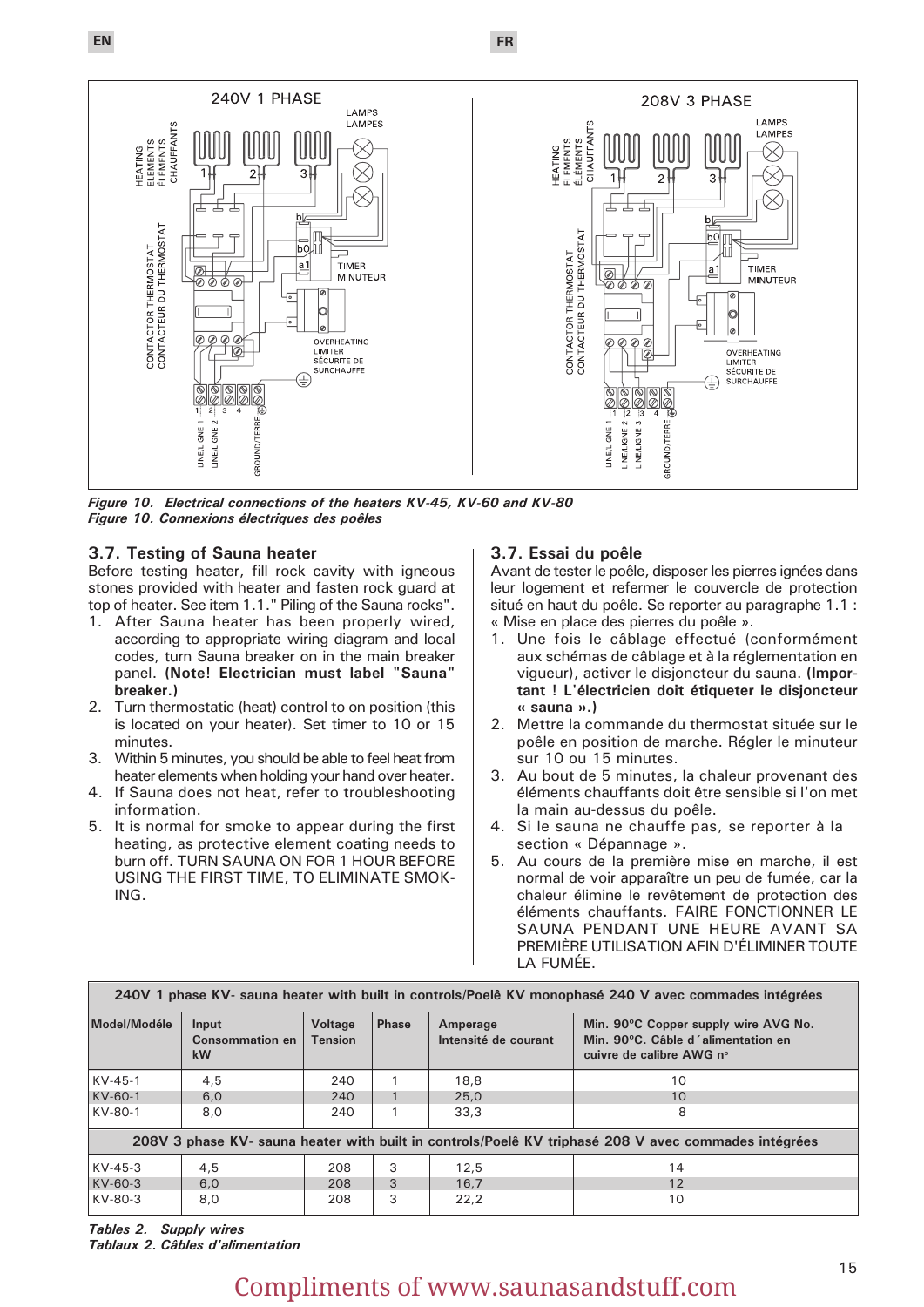#### **3.8. Troubleshooting**

#### **A. If sauna does not operate after initial installation and wiring:**

- 1. Check breaker to be sure that it is on. Also, breaker should be correct size.
- 2. Check circuit breaker in contactor to be sure that it has not been shorted out.
- 3. Be sure that thermostat and timer are both in on position.
- 4. Be sure that timer winds down. If timer has been shorted out, heater will not operate.

#### **B. If sauna has been in operation, but heater ceases to operate:**

- 1. Check breaker to make sure it is on.
- 2. Check timer to see if it winds down.
- 3. Check high limit reset button in heater (reset is under the heater to see if it has been released).
- 4. Call your electrician or service person for further help.

#### **C. If Sauna heater operates, but room does not come up to Sauna temperature (160–185°F (70–85°C) normal Sauna temperature):**

- 1. You must allow at least 30 minutes for Sauna heat-up time.
- 2. Is Sauna thermometer located 6" (150 mm) from ceiling, and is it above or close to Sauna heater? (This is proper location for Sauna temperature reading.) Thermometer readings vary with room heights and location. Eg. 180°F (82 $^{\circ}$ C) above Sauna heater = 165 $^{\circ}$ F (74 $^{\circ}$ C) on opposite wall =  $140^{\circ}$ F (60 $^{\circ}$ C) on upper bench level =  $120^{\circ}F(49^{\circ}C)$  on lower bench level 100°F (38°C)at floor level.
- 3. Check for proper wire size, amp size and proper wiring (according to diagrams and information) also necessary copper wiring.
- 4. Check for placement of stones to make sure they are loosely spaced around elements, to insure good air flow. Stones packed too tightly will restrict air flow and reduce heating capacity.
- 5. Check for heat loss (around or under door, around ceiling light or fan – we do not recommend ceiling light and a fan does not belong in the Sauna.
- 6. Is room properly insulated?
- 7. Is ceiling higher than in figure 4?
- 8. After checking all of the above, remove rocks and check heater elements for holes or burned areas. (Only if heater has been in use for some time.)

### **3.9. Caution! Electrician or service person!**

- 1. Before servicing heater, control, or contactor, turn power off at breaker!
- 2. Open junction box to make sure wires are tightly secured with no loose connections. Heater wire and all connecting wires should be copper.

### **3.8. Dépannage**

#### **A. Si le sauna ne fonctionne pas après l'installation et le câblage :**

- 1. Vérifier que le disjoncteur est fermé. Vérifier également qu'il est de la bonne dimension.
- 2. Vérifier l'absence de court-circuit sur le disjoncteur du contacteur.
- 3. Vérifier que le thermostat et le minuteur sont tous deux en position de marche.
- 4. Vérifier que le minuteur n'est pas bloqué. Si le minuteur a été court-circuité, le poêle ne pourra pas fonctionner.

#### **B. Si le poêle s'arrête après avoir commencé de fonctionner :**

- 1. Vérifier l'absence de court-circuit sur le disjoncteur.
- 2. Vérifier que le minuteur n'est pas bloqué.
- 3. Vérifier que le bouton de réinitialisation du poêle n'est pas bloqué en position enfoncée.
- 4. Si besoin est, contacter un électricien ou un technicien d'entretien.

### **C. Si le poêle fonctionne sans que le sauna atteigne**

- **la température normale désirée (70 85 °C) :**
- 1. Le réchauffement du sauna prend environ 30 minutes.
- 2. Le thermomètre du sauna est-il situé à 150 mm du plafond ? Est-il positionné au-dessus du poêle ou à proximité de celui-ci ? (C'est là sa position correcte.) La température mesurée par le thermomètre varie en fonction de son emplacement et de la hauteur du plafond. Par exemple : 180 °C au-dessus du poêle, 74 °C sur la paroi opposée, 60 °C sur le banc supérieur, 49 °C sur le banc inférieur et 38 °C au niveau du sol.
- 3. Vérifier que l'installation électrique (diamètre des câbles, intensité de courant, câblage) est conforme aux schémas et aux informations fournies. Il est également nécessaire d'utiliser des câbles en cuivre.
- 4. Vérifier le positionnement des pierres. Elles ne doivent pas être serrées autour des éléments chauffants. L'air doit pouvoir circuler. Des pierres trop serrées les unes contre les autres empêchent l'air de circuler et réduisent la puissance de chauffage du poêle.
- 5. Vérifier l'absence de déperditions de chaleur (par la porte, la lampe du sauna, un éventuel ventilateur). Nous ne recommandons pas d'installer la lampe au plafond. Quant aux ventilateurs, ils n'ont pas leur place dans un sauna.
- 6. L'isolation thermique du sauna est-elle correcte ?
- 7. Le hauteur du plafond est-elle supérieure à celle indiquée dans la figure 4 ?
- 8. Une fois toutes ces vérifications effectuées, et si elles n'ont produit aucun résultat, retirer les pierres de leur logement et vérifier l'état des éléments chauffants, qui ne doivent présenter ni trous, ni marques de brûlures. (Uniquement si le poêle a été utilisé pendant quelque temps.)

#### **3.9. Attention ! Électricien ou technicien chargé de l'entretien !**

- 1. Avant de procéder à l'entretien du poêle, des commandes ou du contacteur, couper l'alimentation électrique en ouvrant le disjoncteur.
- 2. Ouvrir le boîtier de raccordement pour vérifier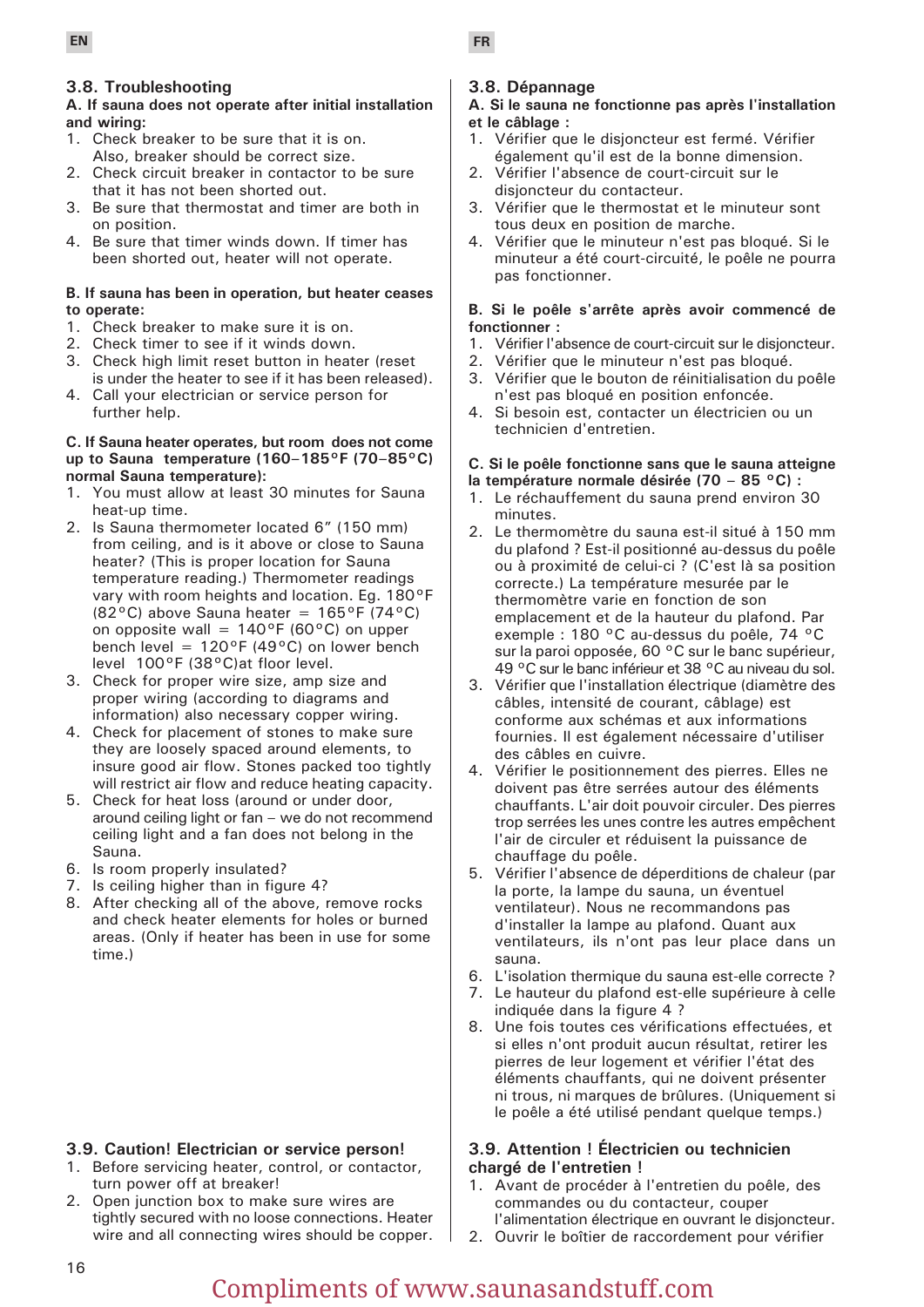3. Check for burned spots or short in wiring of timer or thermostat.

#### **3.10. Maintenance instructions**

- 1. Use only clean water on Sauna stones. **Do not** use spa or pool water as it will destroy your heater.
- 2. Clean water should always be used in Sauna buckets and water should be dumped out after every use. Scour buckets and dippers occasionally when film collects from usage. Use plastic bucket liner in bucket to prevent water leakage.
- 3. Scrub benches with a soft brush, using soap and water or a mild disinfectant, when needed – about once a week in commercial Saunas, or depending upon sauna usage. For sanitation, each bather should sit or lie on a towel (this will prolong bench life).
- 4. Remove possible removable flooring and wash waterproof floor with disinfectant (e.g. Pine Sol) about once a week or as often as needed. Hose off removable flooring to clean.
- 5. To maintain beautiful appearance of Sauna heater, remove water stains by wiping a damp cloth occasionally.
- 6. Our Sauna Heaters require no special maintenance when properly installed by a qualified electrical contractor. After 1 years of usage, the rocks may need replacing if they have crumbled or powered.
- 7. We strongly recommend a floor that can be easily cleaned (concrete, ceramic tile, or a poured type of flooring). When this is provided, the Sauna can be easily cleaned and kept in a sanitary condition with little effort. A carpet is **NOT** recommended for a Sauna! A carpet becomes a perfect breeding ground for bacteria in the moist conditions of a Sauna; and a carpet promotes the spread of foot diseases such as athlete's foot.
- 8. In new construction, a floor drain should also be provided, especially in commersial Saunas for sanitary cleaning and maintenance.
- 9. Seal wood around glass in door inside and outside – with *Thompson's Water Seal* to prevent warpage.
- 10.When Sauna wood becomes stained from perspiration, the wood may lightly sanded with fine sandpaper to restore beautiful appearance. We do not recommend stains or sealers as toxic vapors may appear when heated. However, 2 coats of *Thompson's Water Seal* may be used on the wood benches in a commercial Sauna, so that the wood may be more easily cleaned and kept sanitary – the wood will not absorb perspiration.
- 11.The Sauna room will heat faster if the higher vent is kept in a closed position when heating. The lower vent may always be kept in an open position.
- 12.Required warning signs should be posted according to the instructions.

**EN FR**

que les câbles sont bien en place et correctement branchés. Tous les câbles du poêle doivent être en cuivre.

3. Vérifier l'absence de brûlures ou de courtscircuits dans le câblage du minuteur et du thermostat.

#### **3.10. Conseils d'entretien**

- 1. N'utiliser que de l'eau pure pour asperger les pierres. L'eau de piscine ou de bassin contient du chlore. Elle endommagerait irrémédiablement le poêle.
- 2. Les seaux doivent être remplis avec de l'eau pure. L'eau non utilisée doit être jetée après chaque utilisation. Brosser les seaux et les récipients utilisés lorsqu'un dépôt se forme. Pour éviter les fuites, utiliser une doublure en plastique à l'intérieur du seau en bois.
- 3. Brosser les bancs avec une brosse souple, en utilisant de l'eau et du savon ou un produit désinfectant. Ce brossage doit être effectué environ toutes les semaines en cas d'utilisation commerciale et selon les besoins dans le cas d'une utilisation privée. Pour respecter l'hygiène du sauna, les utilisateurs doivent s'asseoir ou s'allonger sur une serviette (cela permet aussi de prolonger la durée de vie des bancs).
- 4. Rincer le plancher étanche avec un produit désinfectant environ une fois par semaine ou plus fréquemment si nécessaire.
- 5. Pour conserver le bel aspect du poêle, nettoyer périodiquement les tâches d'eau au moyen d'un chiffon humide.
- 6. Lorsqu'ils sont installés par un électricien qualifié, nos poêles n'ont pas besoin d'un entretien spécifique. Au bout d'un an d'utilisation, il est possible que certaines pierres s'effritent ou tombent en poudre. dans ce cas, il convient de les remplacer.
- 7. Comme revêtement de plancher, nous recommandons le béton, la céramique ou un matériau synthétique. Cela facilite son nettoyage et permet une meilleure hygiène. **Ne jamais utiliser de tapis dans un sauna !** L'atmosphère humide du sauna en ferait un véritable vivier pour toutes sortes de bactéries. En outre, un tapis risque de provoquer des épidermophyties, comme le « pied d'athlète ».
- 8. Dans les nouveaux saunas (particulièrement les saunas commerciaux), il faut prévoir un drain de plancher pour faciliter l'évacuation de l'eau et le nettoyage.
- 9. Pour les portes en verre, le cadre de bois doit être recouvert, à l'intérieur et à l'extérieur, d'un produit imperméabilisant (par exemple *Thompson's Water Seal*) afin d'empêcher son gauchissement.
- 10.Si la transpiration des utilisateurs provoque l'apparition de tâches sur le revêtement en bois du sauna, il est possible de restaurer sa belle apparence en utilisant un papier de verre fin. L'utilisation de teintures à bois ou de liquides chimiques n'est pas recommandée en raison des vapeurs toxiques qui pourraient s'en dégager lors du chauffage du sauna. Cependant, on peut utiliser deux couches de Thompson's Water Seal sur les bancs des saunas commerciaux afin d'en faciliter le nettoyage et d'améliorer les conditions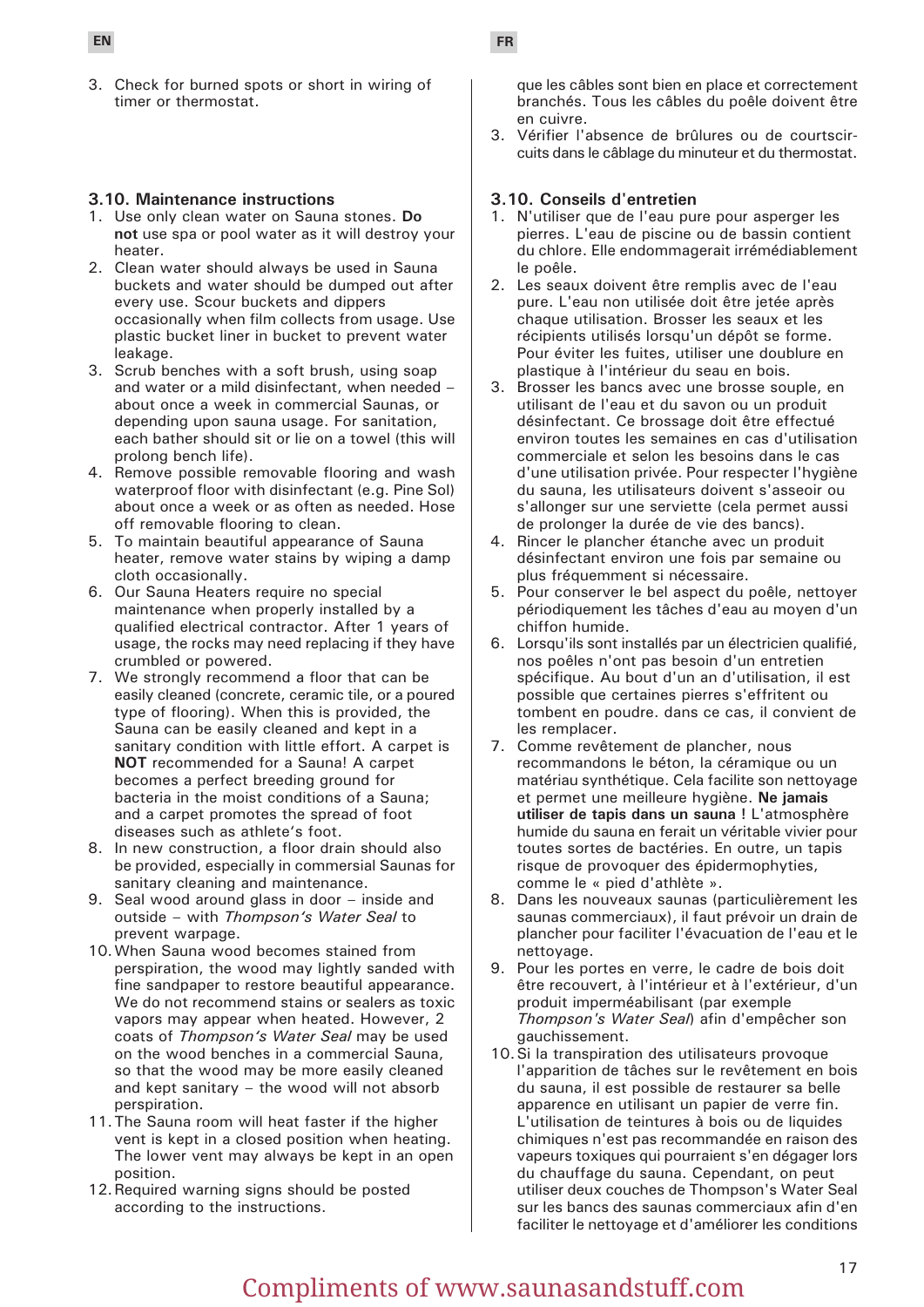#### **3.11. Guarantee**

This Sauna heater is guaranteed for one year date of purchase, and includes all heater parts such as heating elements, controls, contactors, etc.

This guarantee covers faults in manufacture and material only, and includes the exchange of new parts supplied by the manufacturer or importer, after the faulty parts have been returned to same. The replacement of parts under warranty does not extend the warranty period beyond the original one year.

The guarantee does not cover defects caused by normal wear and tear, defects caused by improper installation, poor maintenance, or failure to follow the manufacturer's instructions for installation, use and care, or alterations made to the Sauna product.

This guarantee is void if the heater is used improperly. Pool or spa water should not be poured over the Sauna stones, as chemicals are harmful to the heater. Only one or two dippers full of water should be poured over the hot stones at one time. This guarantee will be void if a shower has been installed in the Sauna room.

The guarantee does not cover delivery costs of the faulty part or costs of the person carrying out the repair in the field. If the Sauna heater is returned to the manufacturer or importer within five years after date of purchase, the importer will provide free labor for repair, but will charge for parts if date of purchase is past one year.

This guarantee will be void if installation and wiring is not carried out by a certified electrician or authorized and qualified service representative, who must sign below.

This guarantee will be void if information below is not filled out and returned within 15 days of purchase, and it applies only to original installation of product and to original purchaser.

d'hygiène (en effet ce produit empêche le bois d'absorber la transpiration.)

- 11.La température du sauna augmente plus rapidement si l'orifice de ventilation supérieur est en position fermée pendant le réchauffement. L'orifice de ventilation inférieur peut rester ouvert en permanence.
- 12.Les panneaux d'avertissement doivent être apposés conformément aux instructions.

#### **3.11. Garantie**

Ce poêle est sous garantie pendant une durée d'un an à compter de la date d'achat. Cette garantie couvre tous les composants du poêle : éléments chauffants, commandes, contacteurs, etc.

Cette garantie concerne tous les vices de fabrication et de main-d'œuvre et prévoit le remplacement des pièces défectueuses retournées au fabricant ou à l'importateur. Le remplacement des pièces défectueuses n'a pas pour effet de prolonger la garantie au-delà de la période d'origine d'un an à compter de la date d'achat.

Cette garantie ne s'applique pas aux dommages causés par une usure normale, une mauvaise installation, un mauvais entretien ou le non respect des instructions du fabricant concernant l'installation, l'utilisation ou les aménagements du sauna.

Une utilisation inadéquate du poêle aurait pour effet l'annulation de la garantie. Ne projeter sur les pierres que de l'eau du robinet. L'eau de piscine contient du chlore qui peut produire un gaz nocif et endommager les éléments chauffants.

Ne projeter sur les pierres que le contenu d'une ou deux louches d'eau à la fois. L'installation d'une douche dans le sauna aurait pour effet l'annulation de la garantie.

Cette garantie de couvre pas les frais de retour des pièces défectueuses ni les frais de réparation sur site. Si le poêle est retourné au fabricant ou à l'importateur dans un délai de cinq ans à partir de la date d'achat en vue d'une réparation, la main-d'œuvre sera gratuite mais les pièces de rechange seront facturées si la date d'achat remonte à plus d'un an.

L'installation et le câblage doivent être assurés par un électricien qualifié ou par un technicien dûment autorisé, faute de quoi la garantie sera annulée. L'installateur doit apposer sa signature ci-dessous.

Cette garantie n'est valide que si le formulaire ci-dessous est rempli et renvoyé dans les quinze jours suivant la date d'achat. Elle ne concerne que l'installation d'origine et le premier acheteur.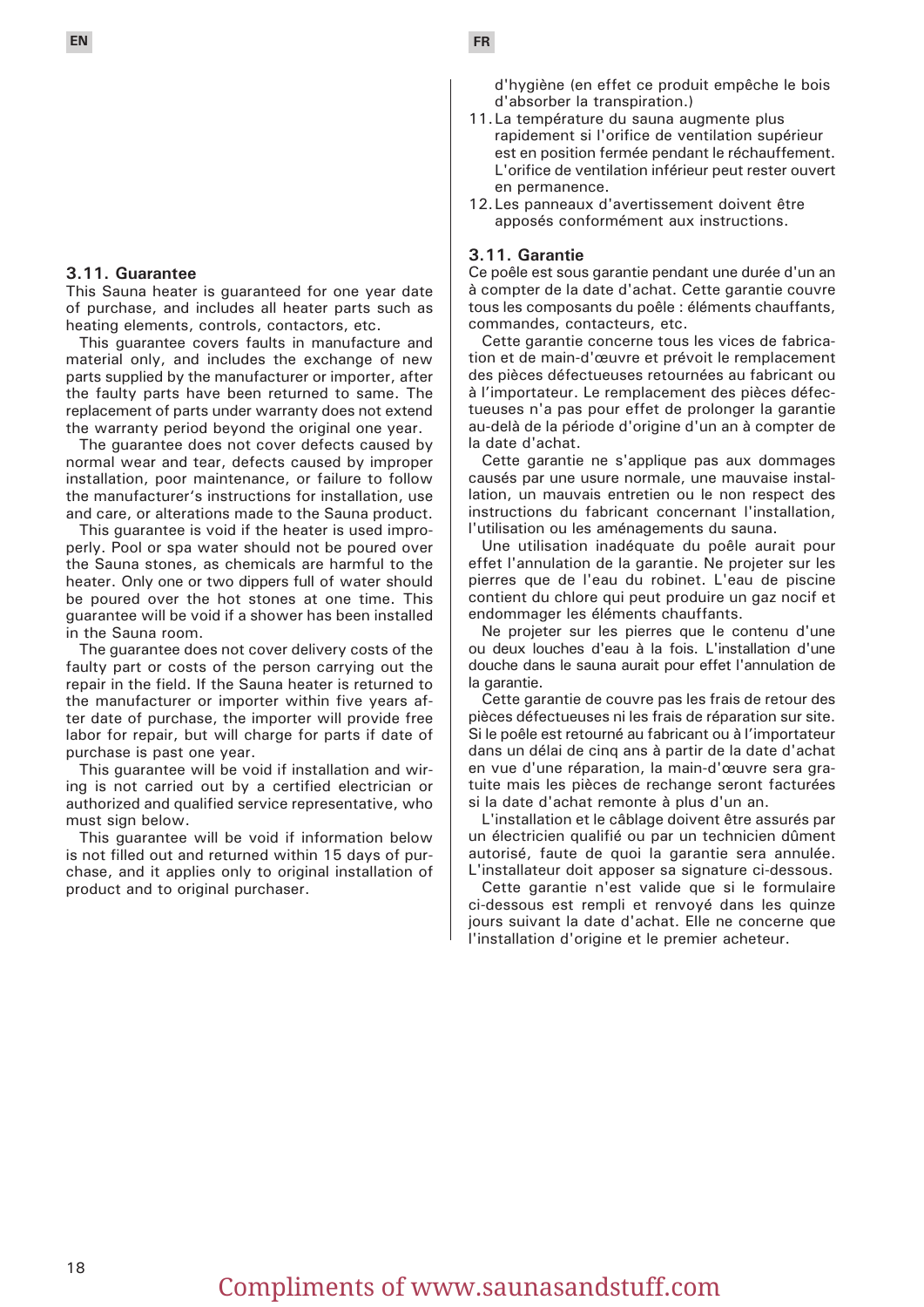

| <b>SAUNA HEATER</b><br>POÊLE DE SAUNA                                                                                   |  |
|-------------------------------------------------------------------------------------------------------------------------|--|
| <b>MODEL NUMBER</b><br>MODÈLE Nº                                                                                        |  |
| <b>DATE OF PURCHASE</b><br><b>DATE D'ACHAT</b>                                                                          |  |
| ORIGINAL OWNER<br>PREMIER ACHETEUR                                                                                      |  |
| <b>ADDRESS</b><br><b>ADRESSE</b>                                                                                        |  |
| PURCHASED FROM<br><b>VENDEUR</b>                                                                                        |  |
| ELECTRICAL CONTRACTOR<br><b>MUST SIGN HERE</b><br>SIGNATURE DE L'ÉLECTRICIEN<br>AYANT EFFECTUÉ L'INSTALLATION           |  |
| DATE OF ELECTRICAL<br><b>WIRING &amp; HOOKUP</b><br>DATE DU CÂBLAGE ET<br><b>DES BRANCHEMENTS</b><br><b>ÉLECTRIQUES</b> |  |
|                                                                                                                         |  |